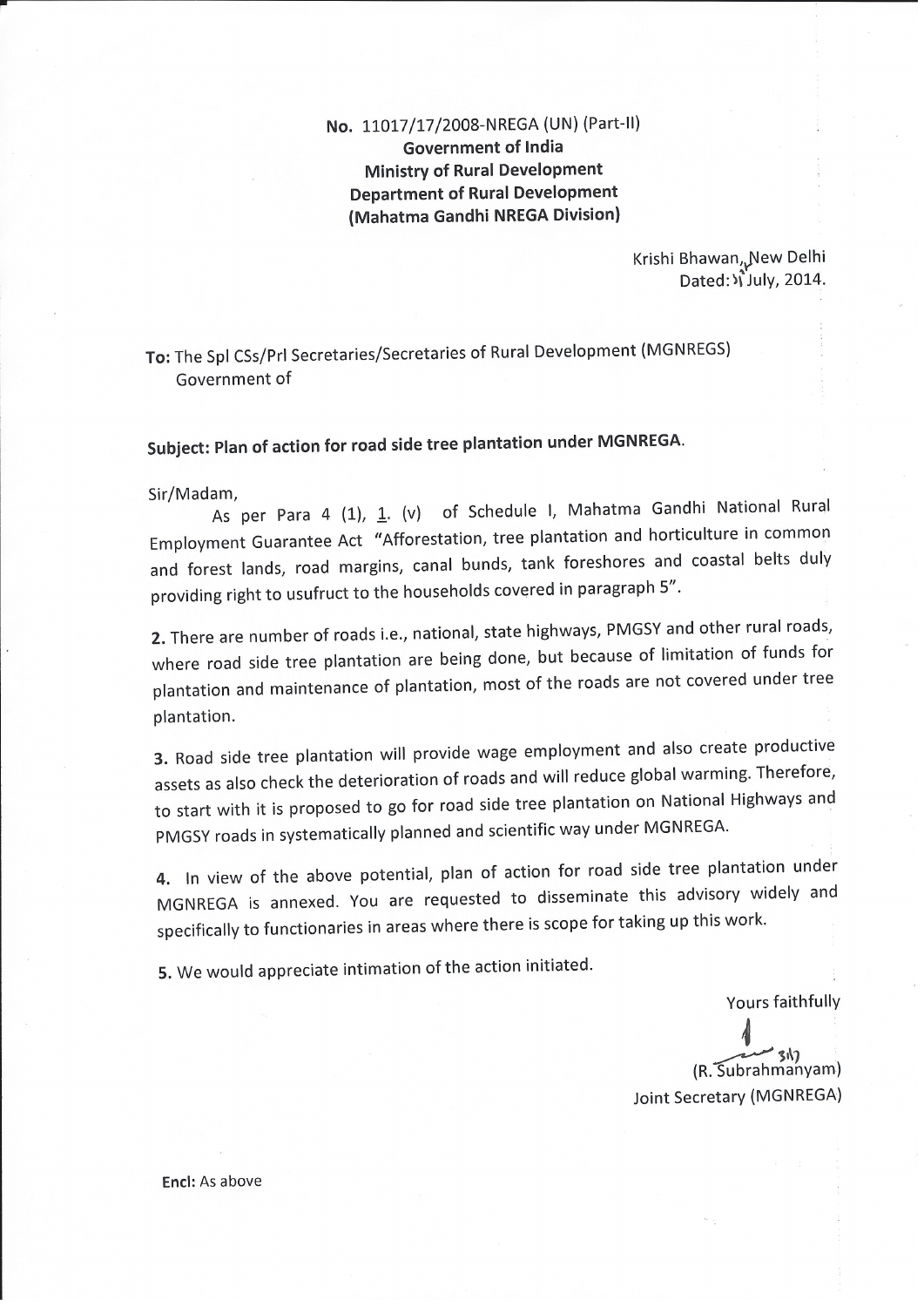**Department of Rural Development Ministry of Rural Development Government of India**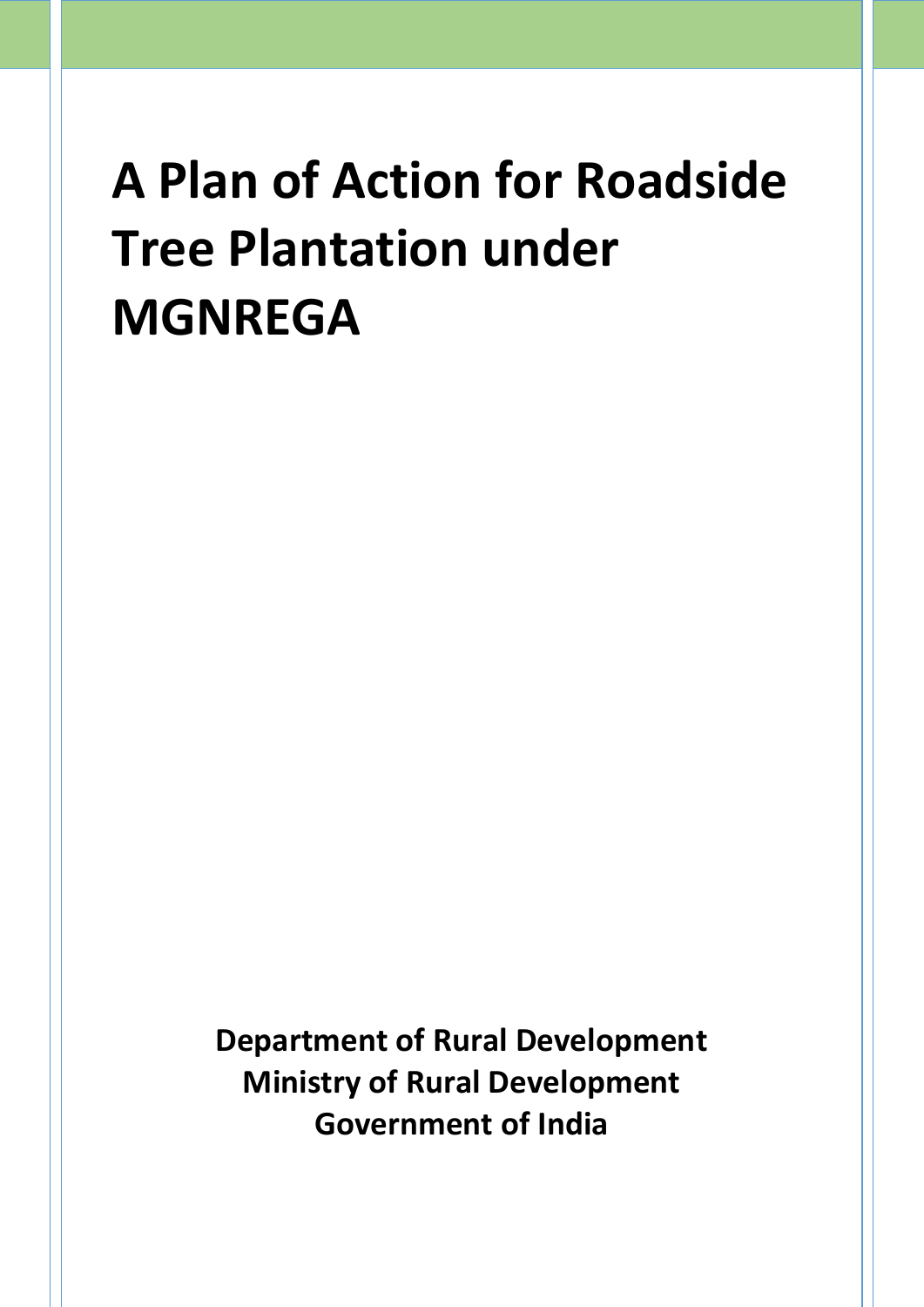### **I - Scheme**

#### 1**. Introduction**:

1.1 One of the core objectives of the MGNREGS is, "Providing not less than one hundred days of unskilled manual work as a guaranteed employment in a financial year to every household in rural areas as per demand, resulting in creation of productive assets of prescribed quality and durability" and Strengthening the livelihood resource base of the poor".

1.2 The works related to drought proofing including afforestation and tree planting are permissible works as per Schedule-I-para-4(I),I.(v)**"**Afforestation, tree plantation and horticulture in common and forest lands, road margins, canal bunds, tank foreshores and coastal belts duly providing right to usufruct to the households covered in paragraph 5". Tree is the only asset which grows producing sustainable income to the household every year. Hence the importance to the tree planting in MGNREGA.

### **2. Plantation on Road Margins:**

2.1 There are a number of roads i.e., national, state highways, PMGSY and other rural roads, where road side plantation is being done, but because of limitation of funds for plantation and maintenance of plantation under the respective schemes, most of the roads cannot be covered under plantation.

2.2 Road side plantation will not only create productive assets but will also check the deterioration of roads and will contribute to strengthen ecological balance and reducing global warming.

2.3 To start with,it is proposed to go for road side plantations on PMGSY and National Highway roads under MGNREGA in a systematic and planned way.

### **3. Objectives :**

1

- i. To provide sustainable, productive and green assets for livelihood of the rural poor.
- ii. To promote ecological balance by promoting soil/water conservation works alongwith tree plantations.

### 4.**Identification of PMGSY Roads:**

4.1. PMGSY roads for taking up the plantation work are to be identified by PMGSY field officers in consultation with the Gram Panchayat/Zilla Panchayat and MGNREGA officers (through routes and link routes with adequate land beyond the road shoulder, to be identified).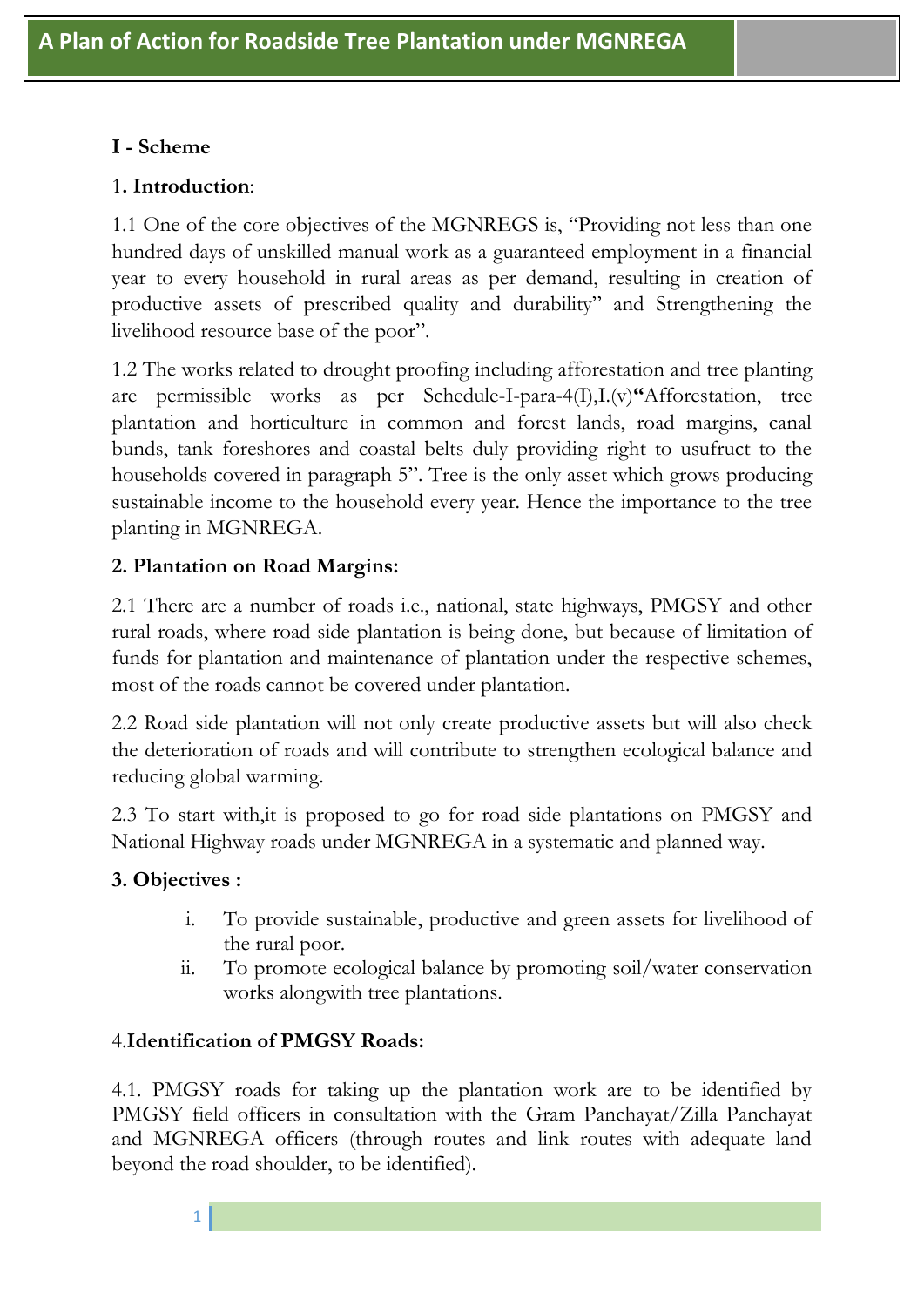4.2. Transect walk (for deciding the location, area of plantation and preparing a tentative sketch indicating plantation area and no plantation area) to be undertaken involving Pradhan /Sarpanch/ Members of Gram Panchayat as well as Gram RozgarSevak. During Transect Walk, all the details will be recorded.

4.3. Avenue plantation can be done along the road (beyond the road shoulder) and block plantation can be done wherever Government land is available adjacent to the road and without any prejudice to safety aspect of the road.

#### **Identification of National Highways**

4.4. The National Highways will be identified by the NHAI. The roadside plantation under this plan on National Highways shall be implemented in convergence with NHAI, where the material component of the estimate would be contributed by NHAI by depositing the same with the State Employment Guarantee Fund under MGNREGA.

#### **5. Identification of Beneficiaries:**

5.1. The Gram Panchayat, in consultation with the revenue authorities would decide the stretches of roads/canals for undertaking the plantation work under this programme.

5.2 Before execution of plantation work, the beneficiaries shall be identified and prioritised from the households belonging to categories as in Para 5 of Schedule-I of the MGNREGA in the villages falling on the side of roads. Among these beneficiaries, the first priority will be given to those whose land is falling by the side of the road.

5.3. The identified beneficiaries along with the proposed lands shall be placed in the Gram Sabha as per MGNREGS guidelines for approval.

5.4. On approval of Gram Sabha, Gram Panchayat shall file, an application on behalf of the identified beneficiaries (Proformain **Format I**-enclosed) before the designated authority responsible for protection of such Government land seeking permission to plant under the scheme duly specifying: the areas for plantation, name of the beneficiary, species proposed to be planted.

5.5. Permission:

- i. The designated authority, on receipt of application in Format I, shall consider the same and decide whether to give permission or not.
- ii. Permission for plantation shall be refused if such plantation (a) could threaten the public safety or (b) land is unavailable or under dispute or (c) land is required for departmental use in the near future.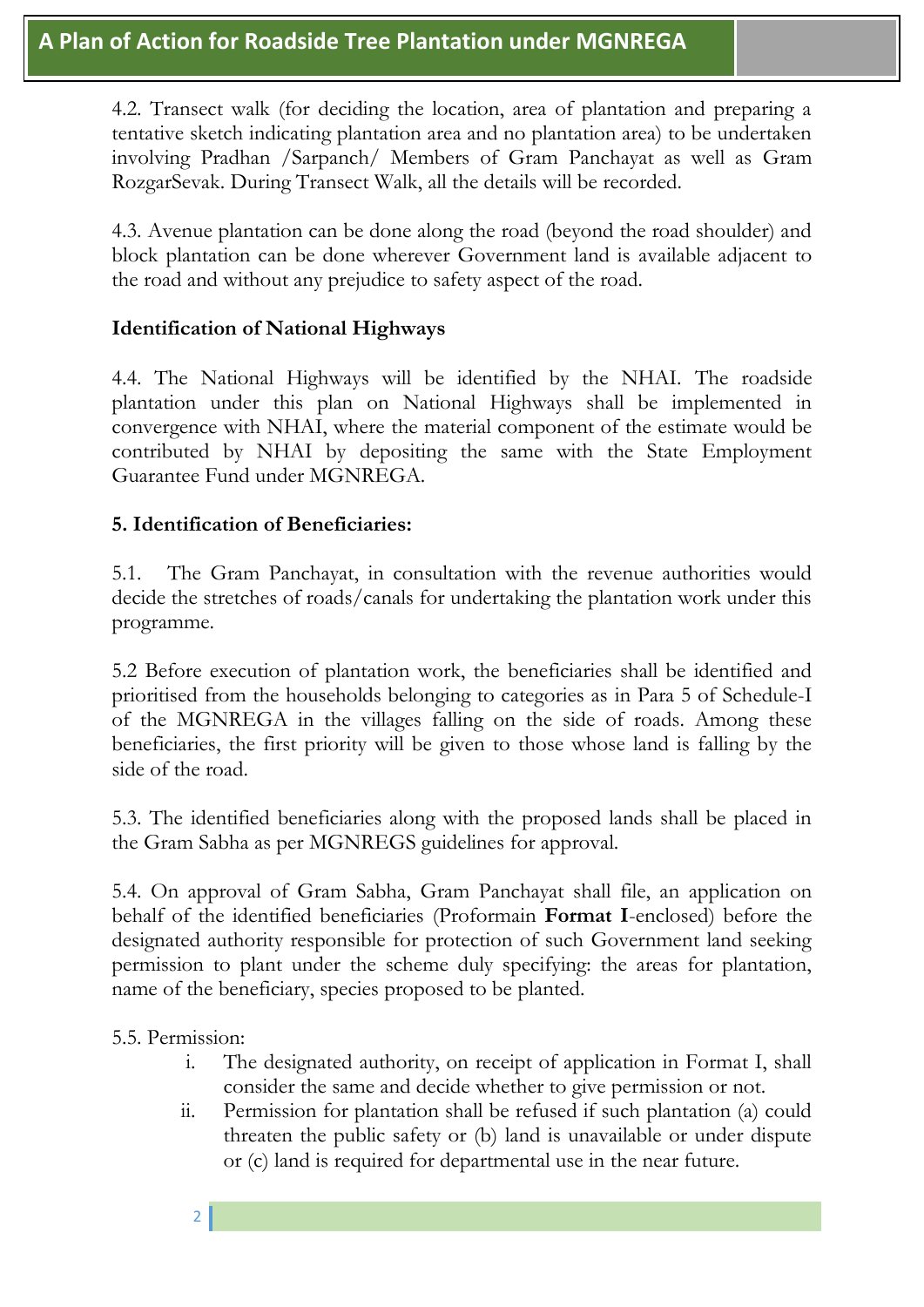- iii. All cases of rejection for plantation can be appealed to an higher authority, who shall have the power to over-rule the rejection made and could grant permission.
- iv. Permission granted shall be in Format II (enclosed) which shall contain granting of usufruct rights on the trees planted which shall be heritable but not alienable.
- v. Each beneficiary shall be allotted land strips for planting not more than 200 trees.
- vi. Permission granted can be revoked by a higher authority based on the report of the Programme Officer of MGNREGS and the designated authority for protection of the land if the beneficiary has: (a) not performed his obligations as per the scheme (b) damaged or has attempted to damage the land (c) encroached lands of nearby farmers or (d) has done or attempted to do any illegal act on the land.

#### **6. Usufructsor the Tree Pattas:**

The identified beneficiaries of the scheme will have heritable but inalienable right over the usufructs of the trees allotted to them, but they will have no right on the land covered by the trees. This right is subject to the beneficiary performing

- a. All operations for raising, protecting, watering the trees as per the estimate/schedule with the members of his household.
- b. Shall reap the usufructs of the trees after they are mature without damaging the trees or the public assets; and if removal of the plant is essential, shall do replantation at his cost with proper consultation.
- c. Shall not encroach on other lands, not allotted to him.
- d. Shall not do or attempt to do any activity that would damage the land allotted.
- e. Shall not use the land for doing any act prohibited under law.

### **7. Identification of Plant Species:**

7.1 The selection of tree species to be done in by the community in consultation with the local Gram Panchayat and Forest and Horticulture Departments, considering the suitability and availability of plants for arid and dry region, moist areas, marshy areas, saline areas etc. as recommended in IRC SP 21: 2009.

7.2 For conducting Plantation activities, plant material can be procured by Gram Panchayat from Government Nurseries or Forest department in the first year (2014-15). In the subsequent years (2015-16) self-help groups may raise nurseries and provide the plants.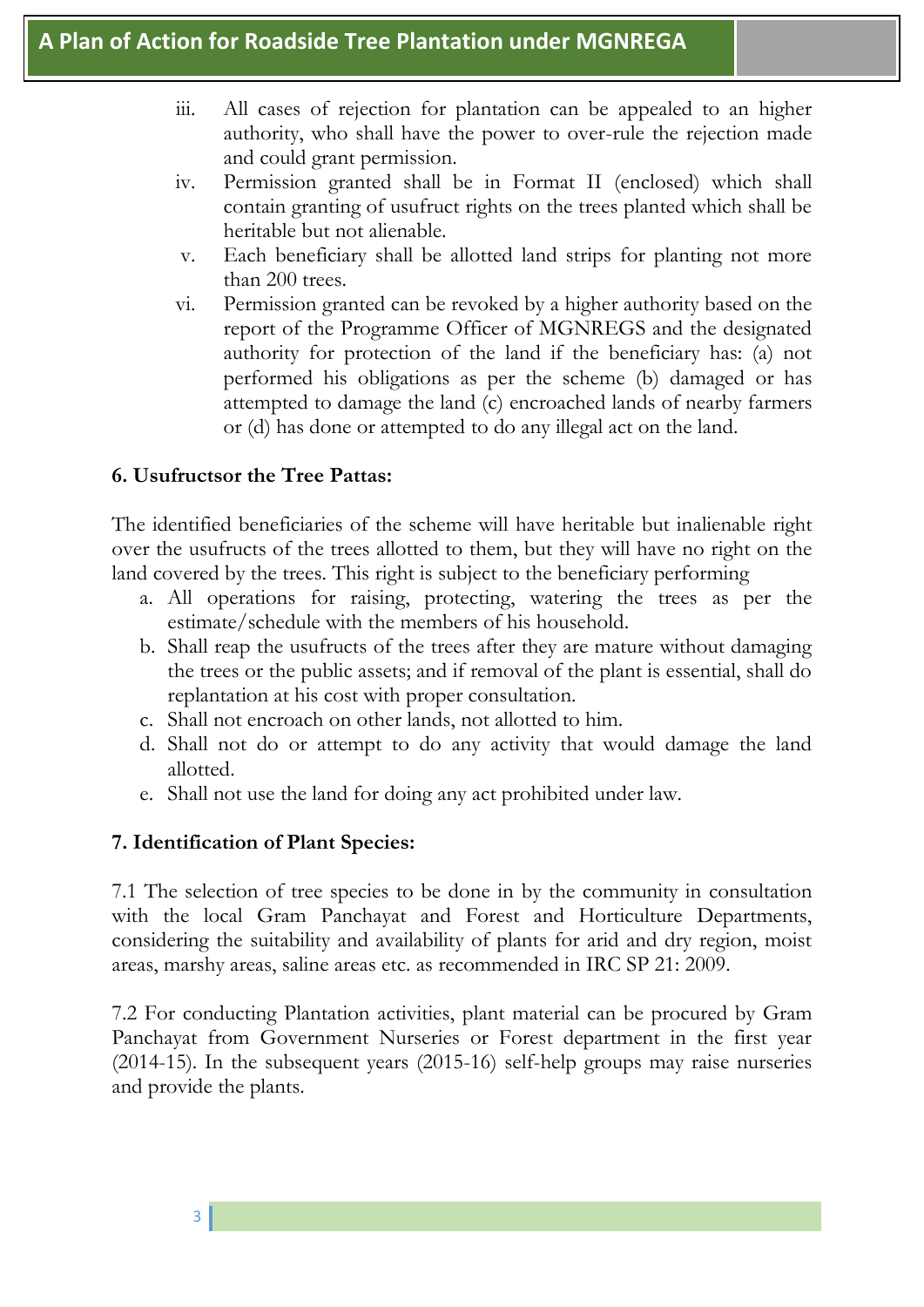#### **8. Preparation of plant materials:**

Except for the first year (2014-15), the required plant material shall be produced in the nurseries to be maintained under MGNREGA. A model estimatefor nursery under this programme consisting of the unskilled persondays, skilled persondays and material is at **Annexure - 1.**The States can take guidance of this and finalise the estimate for the State/region.

Month wise schedule of activities for preparation of a nursery under MGNREGAshall be as given in **Annexure – 2.** 

The following shall be kept in view while establishing the nursery:

- a) The location of the nursery may be in the Government land or in the house premises of an SHG, where water facilities are available and should be close to the major plantation site.
- b) The materials to be used for the construction of the nursery must be ecofriendly, like nursery sheds with thatch and bamboo.
- c) Live fencing should be preferred or fencing with locally available material.
- d) If available leaf bags or similar instead of poly bags should be promoted.
- e) Farm Yard Manure which is easily available should be used as manure.
- f) In the nursery as per the activity, Physically handicapped, and other weak, old age, Job card holders should be given priority to work, where there maximum potential can be utilised.
- g) Persondaysfor maintenance activities needs to be judiciously planned so as to keep the plants always in healthy condition.
- h) The number of seedlings raised in the nursery should be in sufficient number say upto 150 % as per the demand.
- i) The seeds needed for sowing in the nursery should be obtained after consultation with the Forest Department.
- j) All nursery operations like, Pre-treatment of seeds, timely sowing of seed as per its viability, etcshould be under the guidance of the Forest department.
- k) The SHGs or committees involved in the nursery preparation, must be trained by the Forest/Horticulture Department from time to time.
- l) The ratio of 60:40 needs to be maintained at the Gram Panchayat level.

#### **9. Pre-plantation and Plantation activities:**

For plantation of the trees, the activities shall begin at least 10 months prior to the date of plantation. The month wise schedule of activitiesfor Roadside TreePlantation under MGNREGAis shown in **Annexure 3**.

On the road side, the plant must be planted on the toe. Soil Moisture Conservation (SMC) works along the road sides need to be taken up. A model estimate showing the specifications and estimate for the tree plantation covering unskilled wage work/skilled wage/material covering the pitting, planting and protection for the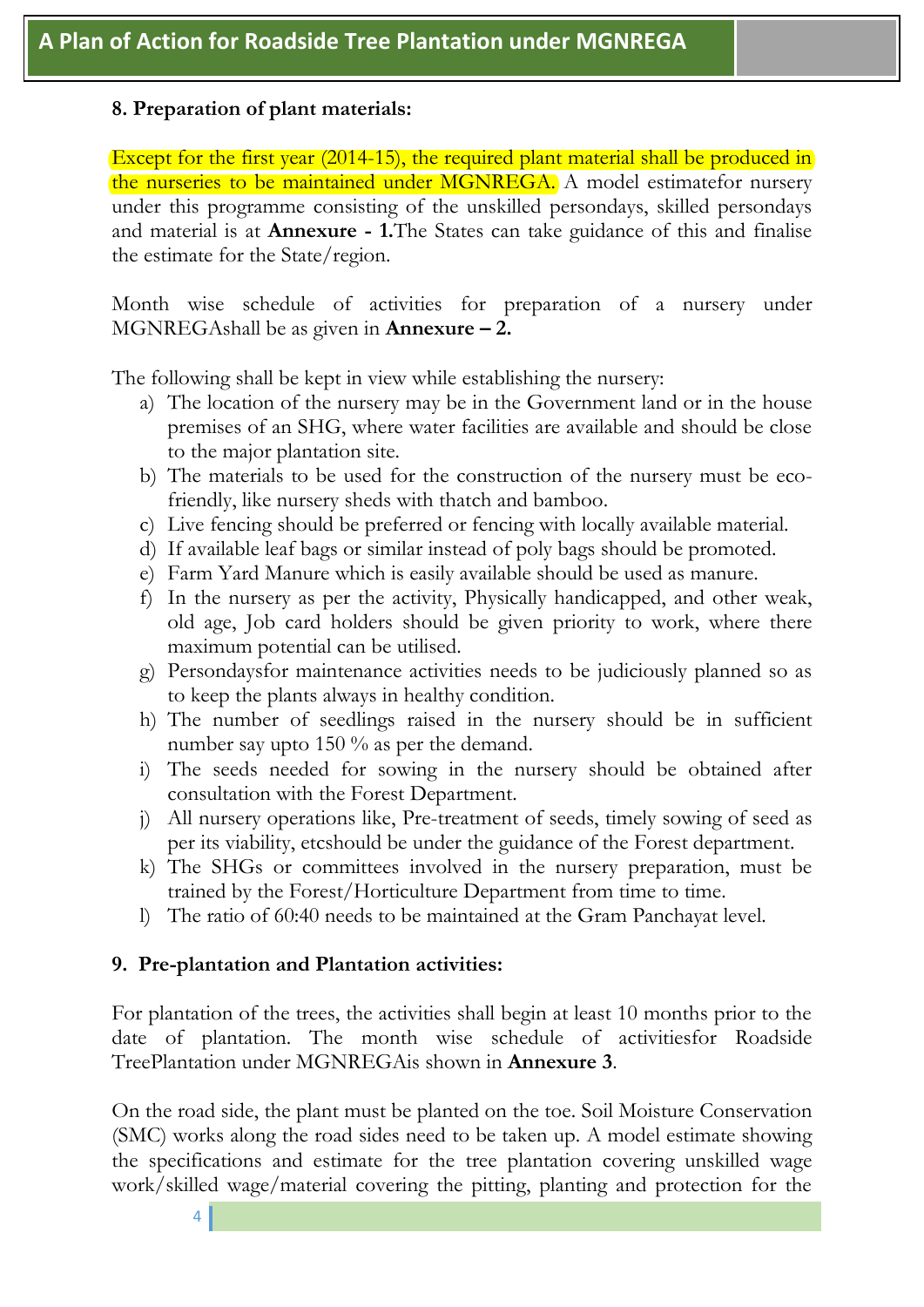number of years (as per the plant species) is enclosed as **Annexure 4**. The States can take guidance of this and finalise the estimate for the State/region.

The following shall be included in the estimate:

- a) Cost of pitting, planting, plant cost, fencing, Farm Yard Manure, Insecticides, mud pots for drip irrigation, Water carrying trolley, Display board.
- b) Water conservation trench between plants.
- c) Cost of watering, weeding and soil working tools.
- d) Unskilled/ Semi-skilled wages to the beneficiary for the finalised term of years, based on number of live plants.
- e) Capacity building for the beneficiary.
- f)Supervisory and Technical support.

#### **10. Modalities:**

#### **a. Muster:**

Each beneficiary household will be issued muster covering the whole period of the scheme. As and when 100 days are completed by the household, the muster for the rest of the period will be issued as a semi-skilled work, and paid from the material component.

#### **b. Measurement:**

Apart from others, measurement will include (a) number of the plants surviving and (b) number of plants for which the notified tasks have been completed.

#### **c. Payment:**

The payment to the beneficiaries shall be based on activities carried out as per schedule and survival of plants on a monthly basis, before  $15<sup>th</sup>$  of each month & survival of previous month recorded. The tasks required to be completed for qualifying for the monthly maintenance shall be as given in the Annexure 2.

| Month    | Task to be completed as per | Survival %                         | Payment    |
|----------|-----------------------------|------------------------------------|------------|
|          | the schedule of Plantation  |                                    |            |
| On every | Completed                   | $90\%$ Above                       | Full wages |
| month    | Completed                   | $>75\%$ and $< 90$ Half wages      |            |
|          |                             | $\frac{0}{0}$                      |            |
|          | Completed                   | $< 75\%$                           | No wage    |
|          | Not done                    | 90 % Above                         | Half wage  |
|          | Not done                    | $>75\%$ and $< 90$ One fourth wage |            |
|          |                             | $\frac{0}{0}$                      |            |
|          | Not done                    | $< 75\%$                           | No wage    |

ii. The cost of wages/material under the scheme shall be transferred directly into the bank accounts of the beneficiaries.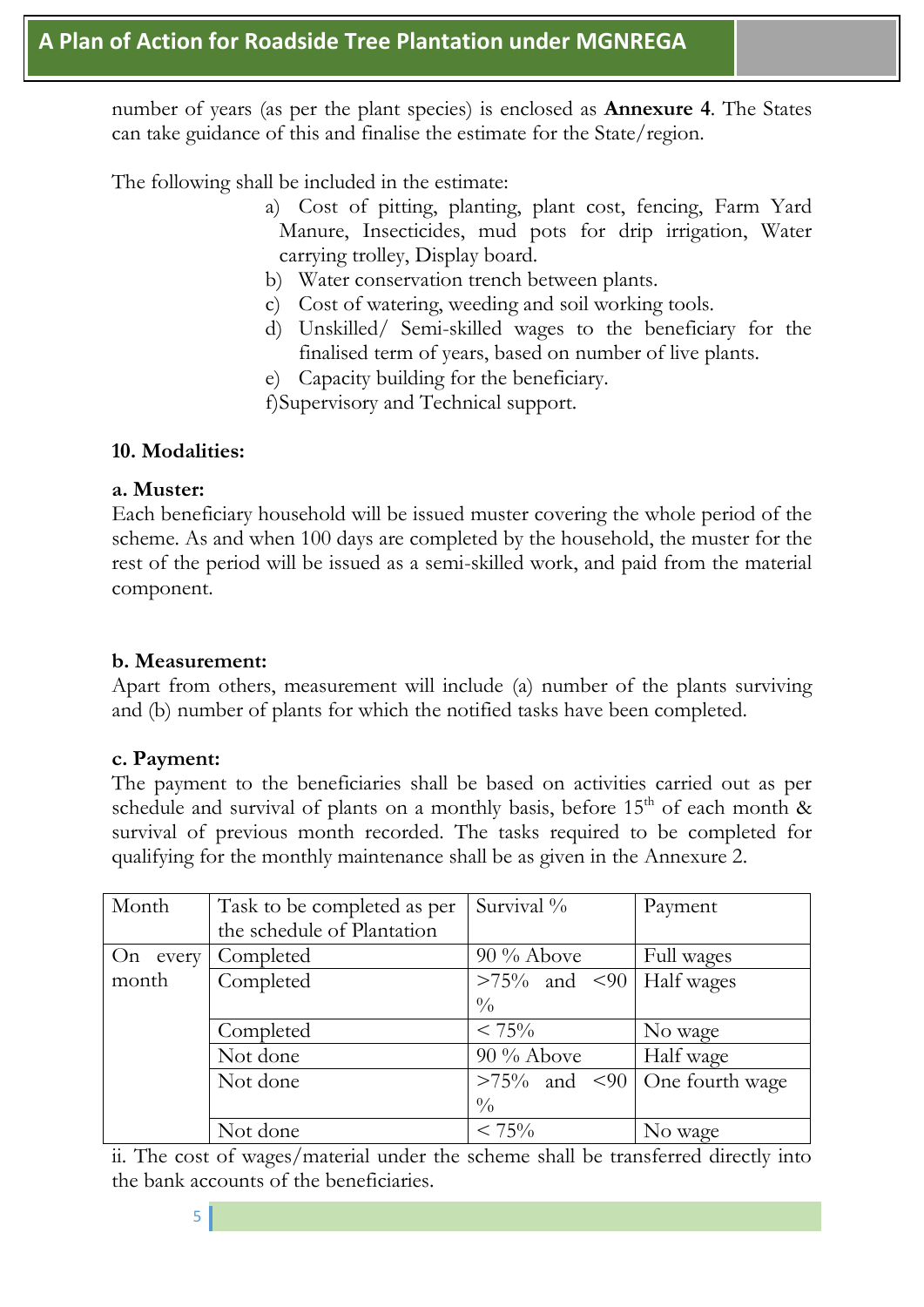### **11. Training:**

Community mobilization/ sensitization of the stakeholders is an essential part of the scheme. Towards this, training will be provided to Gram RozgarSevaks, community workers and resource persons etc. by MGNREGA Officers.There will be orientation meetings with the beneficiaries.

#### **12. Plan of action for roadside tree plantation for the year 2014-15:**

For the  $1<sup>st</sup>$  year of these guidelines, i.e. for 2014-15, the activities shall be as given below:

| S.N            | <b>Description of Activities</b>   | Month                   | <b>Agency Responsible</b>    |
|----------------|------------------------------------|-------------------------|------------------------------|
| $\mathbf 0$    |                                    |                         |                              |
| $\mathbf{1}$   | Assessment of Plant material by    | $15^{\text{th}}$ Aug 14 | RD Dept.                     |
|                | RD Dept with Ft. Dept.             |                         |                              |
| $\overline{2}$ | Identification of PMGSY roads      | $15^{\text{th}}$<br>Aug | PMGSY-GP/BP/ZP, RD           |
|                | GP wise                            | 14                      |                              |
| $\mathfrak{Z}$ | Identification of beneficiaries    | $31^{\text{st}}$ Aug 14 | RD, GP, Forest Dept.         |
| $\overline{4}$ | Allocation of stretches            | $31^{\text{st}}$ Aug 14 | PMGSY, RD, GP, BP, ZP,       |
|                |                                    |                         | SHGs/beneficiaries,          |
| 5              | Training to                        | $31^{\text{st}}$ Aug 14 | Forest Dept., RD, GP, BP,    |
|                | beneficiaries/Officials, selection |                         | ZP, SHGs/beneficiaries,      |
|                | of species and Planting of         |                         |                              |
|                | saplings.                          |                         |                              |
| 6              | Watering, Maintenance (as per      | Sept $2014$             | SHGs/beneficiaries,          |
|                | the schedule)                      | March                   |                              |
|                |                                    | 15                      |                              |
| 7              | Training on maintenance, Record    | September               | Selected beneficiaries/SHGs, |
|                | keeping                            | 14                      | RD                           |

#### **13. Plan of action for roadside tree plantation for the year 2015-16:**

The preparatory activities for a plantation year shall begin one year before. The activities for the plantation year 2015-16 are listed in **Annexure 5.** These activities are to be repeated for each subsequent year.

\*\*\*\*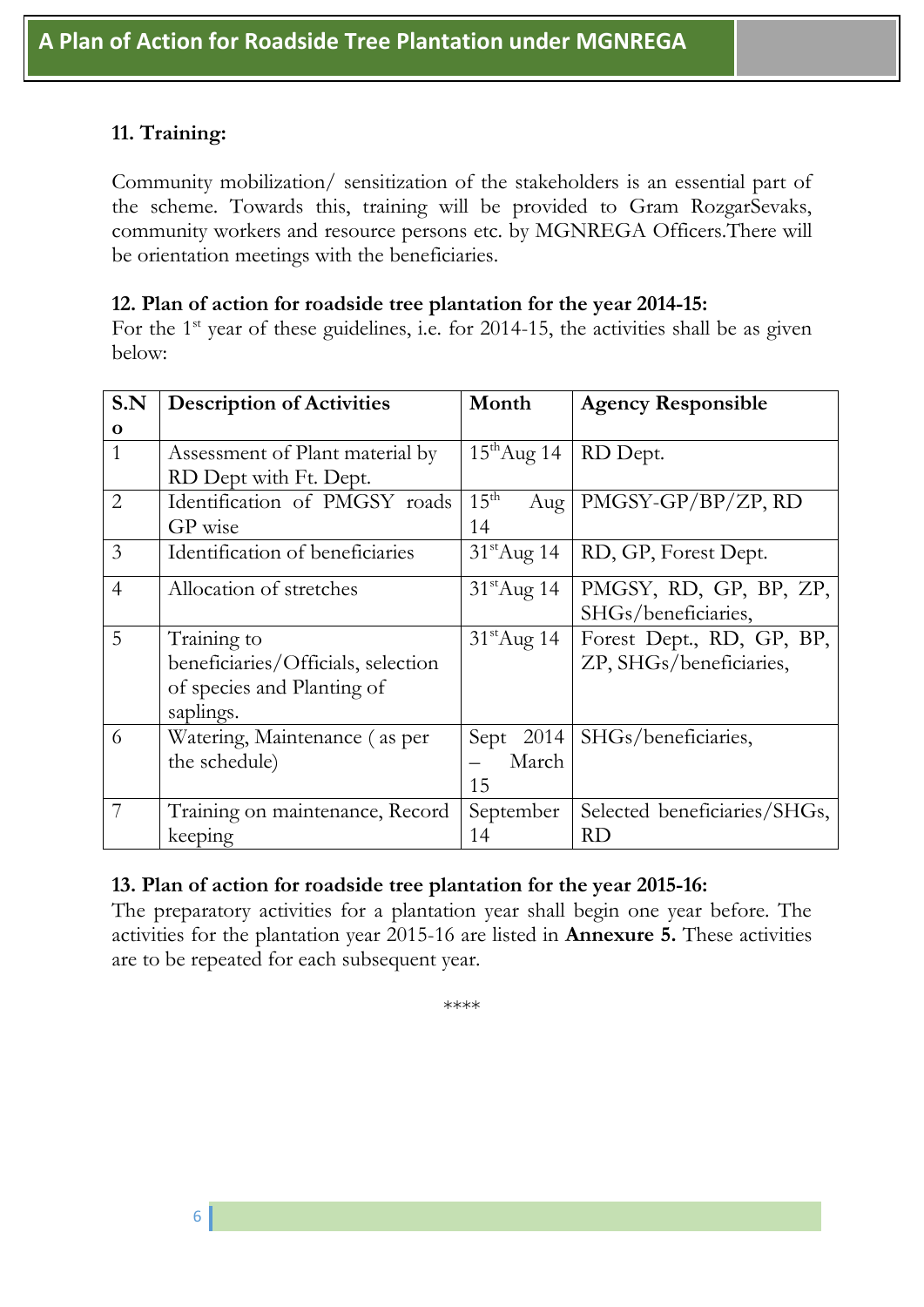#### **Roadside Tree Plantation under MGNREGA** Format I

### **Application for permission to plant on roadsides (Government lands) and for usufruct rights**

From

\_\_\_\_\_\_Village

 $\overline{\phantom{a}}$  , where  $\overline{\phantom{a}}$ 

\_\_\_\_\_\_Gram Panchayat

\_\_\_\_\_\_Block

District

To

Executive Engineer (Designated Authority)

\_\_\_\_\_ District

Sir,

In accordance with the guidelines of roadside tree plantations under MGNREGA,we request permission for tree plantation as per the details given below:

|                           | Name   Job   Location of   Extent of   Species   Numbe                                             |               |                |             |
|---------------------------|----------------------------------------------------------------------------------------------------|---------------|----------------|-------------|
| $\vert$ No $\vert$ of the | $\int \text{card} \,   \, \text{the land} \,   \, \text{land} \, \text{(area }   \, \text{to be})$ |               |                | $r \circ f$ |
|                           | benefici   no. $ $ (Descriptio                                                                     | $\frac{1}{x}$ | planted Plants |             |
| ary                       | n)                                                                                                 | length)       |                |             |
|                           |                                                                                                    |               |                |             |
|                           |                                                                                                    |               |                |             |

We also request that tree patta, heritable and inalienable usufruct rights may be granted to the above beneficiaries on the trees so raised.

> Signature of Secretary Gram Panchayat (GP)

Date:

Place: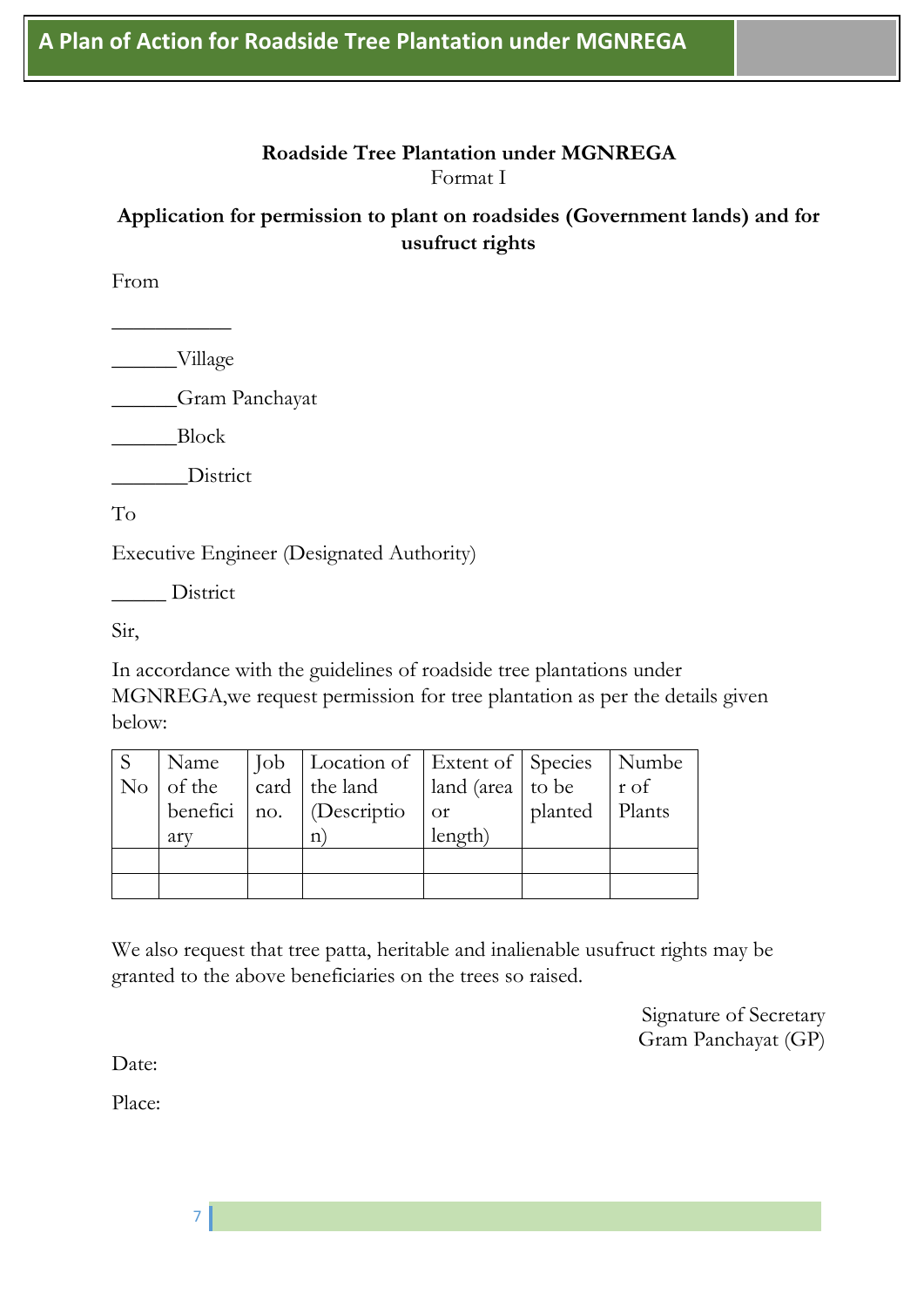#### **Roadside Tree Plantation under MGNREGA** Format II

#### **Sub: Permission for Roadside tree plantation and allocation of usufruct rights**  Date:

#### **Order:**

In accordance with the guidelines for Roadside tree plantations under MGNREGA given in G.O. Ms. No.\_\_\_\_\_\_\_Dated\_\_\_\_\_\_\_ and as per the application for permission to plant and grant usufruct rights filed in Format I by \_\_\_\_\_\_\_\_\_\_\_\_\_\_\_GP vide their letter dated \_\_\_\_\_\_\_, permission for plantation has been given to (name of beneficiary) at (location details) for planting (number) of (species of plants) subject to the following conditions:

- 1. This order does not give any rights on the land specified ownership of which shall remain with Government at all times.
- 2. The beneficiary shall plant only the species specified in this order and perform all operations for raising, protecting, watering the trees.
- 3. The beneficiary shall reap the usufruct of the trees after they are mature without damaging the trees or the public assets; and if removal of the plant is essential, shall do replantation at his cost.
- 4. The beneficiary shall not encroach upon lands, not allotted to him hereunder.
- 5. The beneficiary shall not do or attempt to do any activity that would damage the land allotted.
- 6. The beneficiary shall not use the land for doing any act prohibited under Law.

2. Further, permission granted can be revoked by the higher authority based on the report of the Programme Officer of MGNREGS and the designated authority for protection of the land if the beneficiary has: (a) not performed his obligations as per the scheme (b) damaged and attempts to damage the land (c) encroached lands of nearby farmers or (d) has done or attempts to do any illegal act on the land. Upon revocation of such permission, the land along with the appurtenant trees and assets if any, will revert to Government and Government can take a decision to reallocate the same to others or use it the way it deems fit.

3. Sri/Smt\_\_\_\_ (beneficiary) shall complete the plantation of trees within 3 months from the date of this order, failing which it automatically ceases to be in operation.

> Signature Designation

To

- 1. (Beneficiary)
- 2. Programme Officer MGNREGS \_\_\_ Block
- **3.** Secretary \_\_\_\_\_ Gram Panchayat
	- 8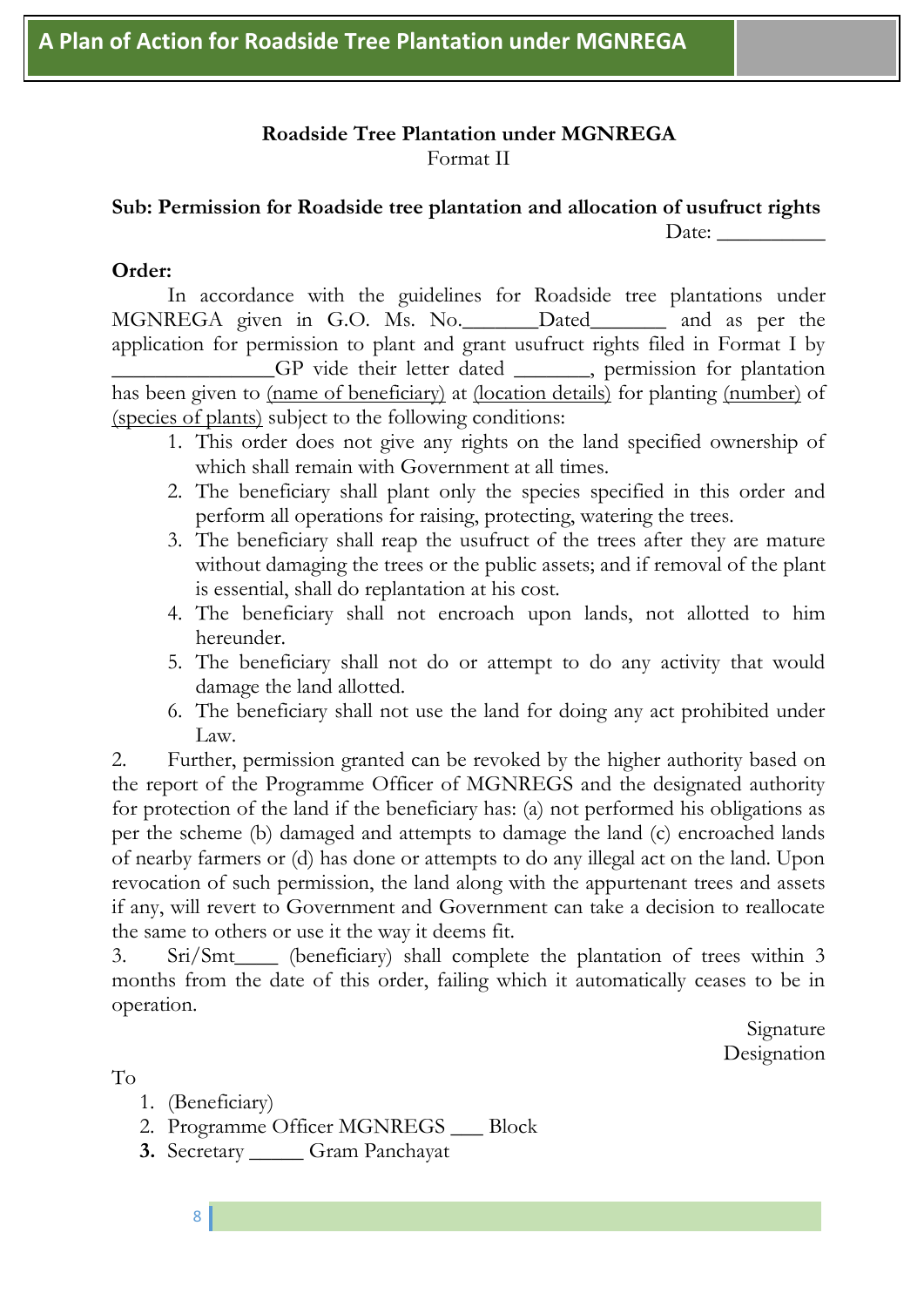#### **Annexure - 1**

#### **Model estimate of Nursery work for preparation of seedlings under MGNREGA**

#### **\* SCHEDULE OF PERSON DAYS FOR NURSERY RAISING**

| A)                        | Labour component                                                                                                                           |                                         |                |                |                |                |                |                |
|---------------------------|--------------------------------------------------------------------------------------------------------------------------------------------|-----------------------------------------|----------------|----------------|----------------|----------------|----------------|----------------|
| $\overline{\mathbf{S}}$ . | Items of works                                                                                                                             | Unit of                                 | Zone A         |                | Zone B         |                | Zone C         |                |
| No.                       |                                                                                                                                            | work                                    | Person<br>days | Rates<br>(Rs.) | Person<br>days | Rates<br>(Rs.) | Person<br>days | Rates<br>(Rs.) |
| $\mathbf{1}$              | Clearance of site                                                                                                                          | Ha                                      | 4.11           |                | 4.11           |                | 4.11           |                |
| $\overline{c}$            | Clearance of Lantana infected areas                                                                                                        | Ha                                      | 13.7           |                | 13.7           |                |                |                |
| $\overline{3}$            | Digging of soil 25 cm to 30 cm deep two<br>times (New Nursery)                                                                             | Ha                                      | 6.85           |                | 8.22           |                | 9.59           |                |
| $\overline{4}$            | Digging of soil second time, dressing and<br>leveling (New Nursery)                                                                        | Ha                                      | 17.81          |                | 18.49          |                | 19.18          |                |
| $\overline{5}$            | Earth work for levelling                                                                                                                   | Cum                                     | 0.21           |                | 0.22           |                | 0.27           |                |
| 6                         | Digging, collection and cartage of soil, sand<br>and manure in a ratio of 4:2:1                                                            | $100$ poly<br>bags.<br>(15cmx10)<br>cm) | 0.34           |                | 0.41           |                | 0.48           |                |
| $\overline{7}$            | Stone walling for making embankment or<br>Pushta' in sloping land                                                                          | Cum                                     | 1.23           |                | 1.3            |                | 1.37           |                |
| $\boldsymbol{8}$          | Preparation of nursery beds (3m x 1m)                                                                                                      | Bed                                     | 0.16           |                | 0.18           |                | 0.19           |                |
| 9                         | Sowing of seed and covering of beds.                                                                                                       | Bed                                     | 0.02           |                | 0.02           |                | 0.03           |                |
| 10                        | Sieving of soil, sand, removing twigs and<br>green leaves etc. and rubbing the manure<br>with hands for filling in polythene bags          | 100 bags                                | 0.27           |                | 0.34           |                | 0.41           |                |
| 11                        | Filling of polythene bags with potting<br>mixture and placing them in beds                                                                 | $\overline{100}$ bags                   | 0.34           |                | 0.41           |                | 0.48           |                |
| 12                        | Sowing of seeds in polythene bags                                                                                                          | 100 bags                                | 0.04           |                | 0.04           |                | 0.04           |                |
| 13                        | Irrigation of nursery beds                                                                                                                 | Ha                                      | 28.77          |                | 31.51          |                | 34.25          |                |
| 14                        | Transplanting of seedlings taken from<br>nursery beds in bags/beds                                                                         | 100<br>seedlings                        | 0.62           |                | 0.62           |                | 0.68           |                |
| 15                        | Maintenance of nursery including watering,<br>weeding, shifting of plants and replacement plants<br>of mortality.                          | 20,000<br>minimum                       | 6 months       |                | 12<br>months   |                | 18<br>months   |                |
| 16                        | Annual ploughing / digging of nursery beds Ha<br>25 cm - 30 cm deep (old nursery)                                                          |                                         | 41.1           |                | 45.21          |                | 49.32          |                |
| 17                        | Preparing germination beds (3 m x 1m) by<br>putting in soil, sand and manure, 7.50 cm<br>thick including cost of manure for ball<br>plants | Bed                                     | 0.14           |                | 0.16           |                | 0.19           |                |
| 18                        | Shifting of ball plants                                                                                                                    |                                         |                |                |                |                |                |                |
| a)                        | After 6 months                                                                                                                             | 100 plants                              | 1.03           |                | 1.03           |                | 1.03           |                |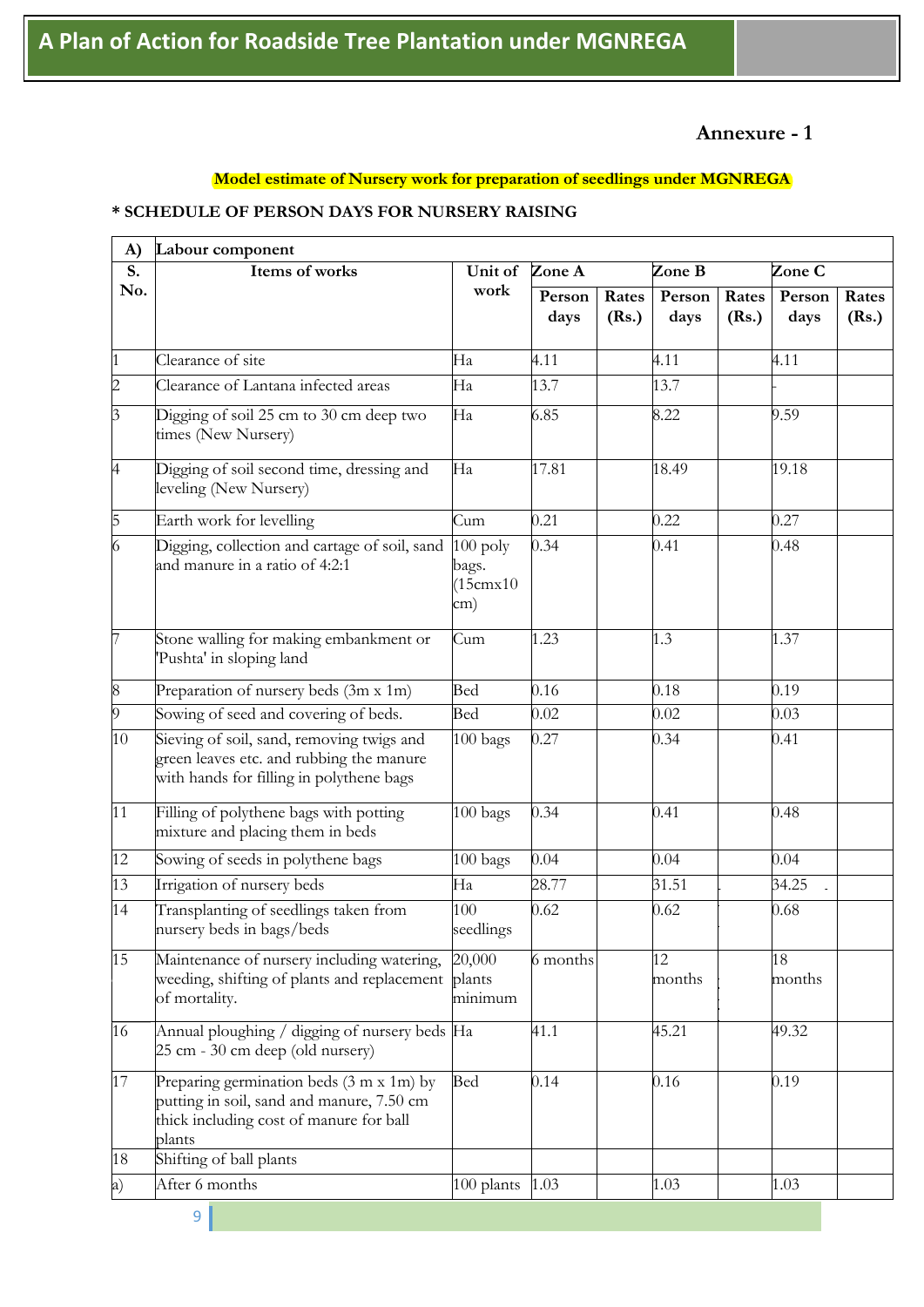| $\mathbf{b}$    | After 12 months                                                                                                                  | 100 plants       | 1.64         |                | 1.64                                | 1.64                           |
|-----------------|----------------------------------------------------------------------------------------------------------------------------------|------------------|--------------|----------------|-------------------------------------|--------------------------------|
| 19              | Cost of insecticides                                                                                                             | 100 plants       | 0.45         |                | 0.48                                | 0.52                           |
| 20              | Spraying of insecticides, when required<br>Labour)                                                                               | 20,000<br>plants | 0.5          |                | 0.5                                 | $0.5^{\circ}$                  |
| 21              | Grading and shifting of seedlings (3 times)                                                                                      | 100 plants       | 1.32         |                | 1.32                                | 1.32                           |
| 22              | Preparing root/shoot cuttings of teak,<br>semal, shisham etc. including digging of<br>plants, making ball plants (complete work) | 100 plants       | 0.41         |                | 0.41                                | 0.41                           |
| 23              | Fixing root / shoot cuttings                                                                                                     | 100 plants       | 0.41         |                | 0.41                                | 0.41                           |
| $\overline{24}$ | Preparing branch cuttings of poplar,<br>mulberry, pipal, bargad, gular, salix etc. and<br>planting in beds                       | 100 plants       | 0.41         |                | 0.44                                | 0.48                           |
| 25              | Planting of root / shoot cuttings                                                                                                | 100 plants       | 0.07         |                | 0.07                                | 0.07                           |
| 26              | Making thatch covers for protection of<br>plants from heat/ frost including cost and<br>cartage of thatch grass and labour       | bed<br>3mx1m     | 0.14         |                | 0.15                                | 0.16                           |
| B)              | Material Component (for 20000 plants)                                                                                            |                  |              |                |                                     |                                |
|                 | Items                                                                                                                            | Quantity         | Rate<br>(Rs) | Amoun<br>t(Rs) |                                     |                                |
|                 |                                                                                                                                  |                  |              |                |                                     |                                |
| $\vert$ 1       | Cost of seeds                                                                                                                    | LS               |              |                |                                     |                                |
| $\overline{2}$  | Cost of insecticides for nursery                                                                                                 | L.S              |              |                |                                     |                                |
| $\beta$         | Cost of manure                                                                                                                   | 9 cum            |              |                |                                     |                                |
| $\overline{A}$  | Cost of collection of sand for nursery bed<br>preparation                                                                        | 18 cum           |              |                |                                     |                                |
| $\overline{5}$  | Cost of collection of good soil for filling<br>poly bags                                                                         | $35 \text{ cum}$ |              |                |                                     |                                |
| 6               | Cost of Nursery tools                                                                                                            | L.S              |              |                |                                     |                                |
| 17              | Cost of polythene bags (15cm X10cm)                                                                                              | 20000 nos        |              |                |                                     |                                |
| 8               | Cost of material for shade and fencing                                                                                           | L.S              |              |                |                                     | Altitudinal                    |
| $\overline{9}$  | Display board                                                                                                                    | L.S              |              |                | Name of Zone<br>Zone A-             | Range                          |
| 10              | 2 % Contigency of total cost                                                                                                     |                  |              |                | Tropical<br>Zone B-<br>Sub-tropical | upto 1000 m<br>$1000 - 1500$ m |
|                 |                                                                                                                                  |                  | Total        |                | Zone C -<br>Temperate               | 1500 - 2400 m                  |

\*Source of persondays from Forest Works Manual for forestry related works in Uttarakhand, under MGNREGA, 2009. It may vary from State to State.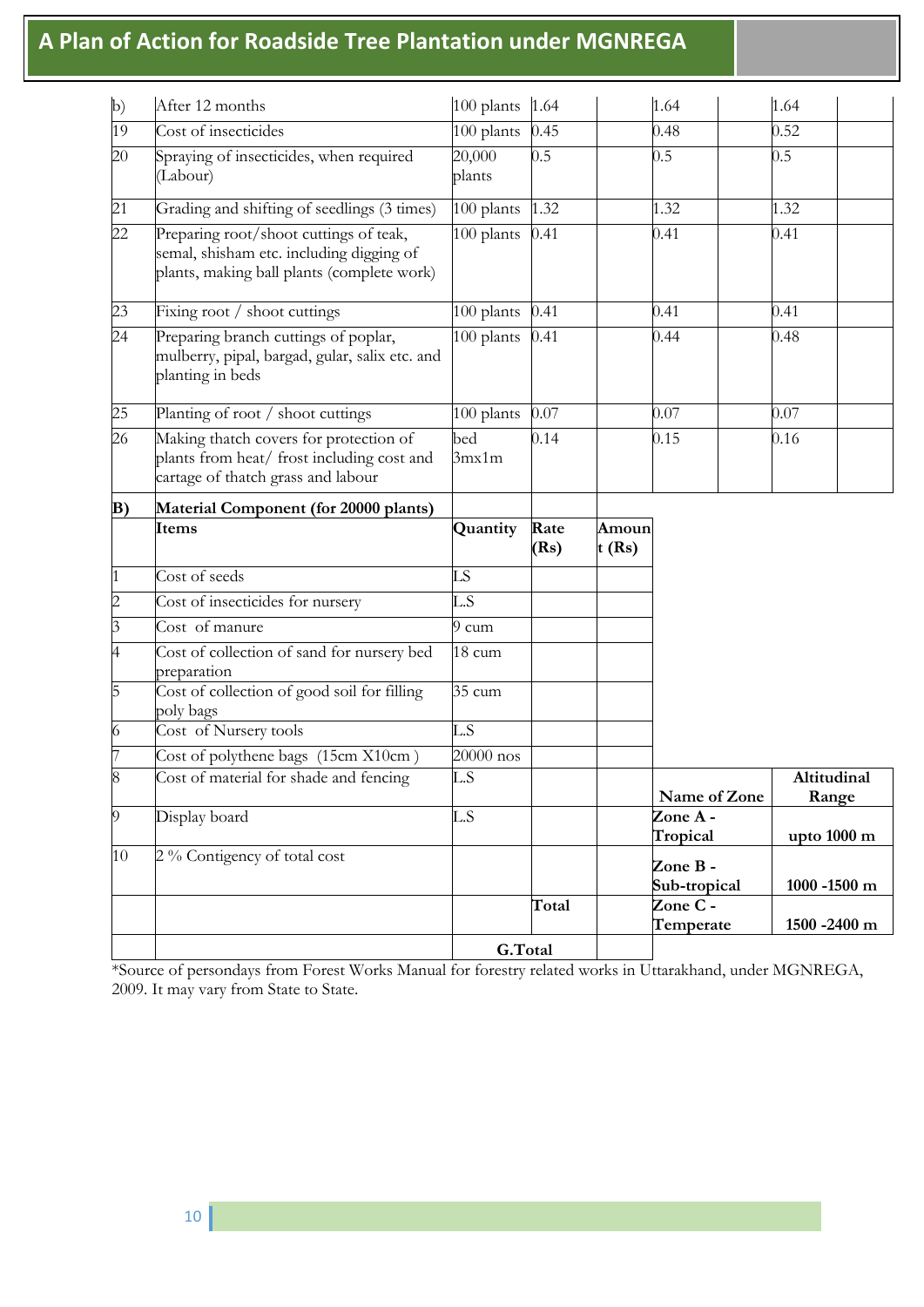| Month      | ochcain of activities for preparation of influence when well will be<br>Schedule of Activities for nursery preparation |  |  |  |  |  |
|------------|------------------------------------------------------------------------------------------------------------------------|--|--|--|--|--|
| Aug        | Selection of SHGs or other groups/committees/beneficiaries, by                                                         |  |  |  |  |  |
|            | the Gram Sabha, Training to beneficiary group/Officials                                                                |  |  |  |  |  |
| Sept       | Selection of Nursery site, water source, Preparation of drainage                                                       |  |  |  |  |  |
|            | system at nursery, Making nursery sheds with thatch and bamboo,                                                        |  |  |  |  |  |
|            | Purchase of nursery tools, FYM, Insecticides, collecting good                                                          |  |  |  |  |  |
|            | earth, fencing, cleaning of site & preparation of mother beds,                                                         |  |  |  |  |  |
|            | Collection, Treatment, and sowing of seeds, and watering                                                               |  |  |  |  |  |
|            | regularly                                                                                                              |  |  |  |  |  |
| Oct        | Filling up poly bags with FYM (dust & screened), good earth                                                            |  |  |  |  |  |
|            | (1:3), weeding, maintenance and watering regularly                                                                     |  |  |  |  |  |
| <b>Nov</b> | Pricking out seedling from Mother bed and planting in poly bags,                                                       |  |  |  |  |  |
|            | Weeding/cleaning beds, maintenance, watering & shade                                                                   |  |  |  |  |  |
| Dec        | Weeding/cleaning beds, maintenance, watering & shade                                                                   |  |  |  |  |  |
| Jan        | Weeding, maintenance, watering & shade                                                                                 |  |  |  |  |  |
| Feb        | Shifting polybags, Weeding, maintenance, watering & shade                                                              |  |  |  |  |  |
| March      | Weeding, maintenance, watering regularly                                                                               |  |  |  |  |  |
| Apr        | Shifting polybags, pruning roots coming out from polybags,                                                             |  |  |  |  |  |
|            | Weeding, maintenance, watering & shade                                                                                 |  |  |  |  |  |
| May        | Weeding, maintenance, watering regularly                                                                               |  |  |  |  |  |
| Jun        | Shifting polybags, pruning roots coming out from polybags,                                                             |  |  |  |  |  |
|            | Transportation of poly bags with plants to plantation sites,                                                           |  |  |  |  |  |
|            | Weeding/cleaning beds, maintenance, watering regularly                                                                 |  |  |  |  |  |
| July       | Transportation of poly bags with plants to plantation sites,                                                           |  |  |  |  |  |
|            | Weeding/cleaning beds, maintenance, watering regularly                                                                 |  |  |  |  |  |
| Aug        | Transportation of poly bags with plants to plantation sites,                                                           |  |  |  |  |  |
|            | Weeding/cleaning beds, maintenance, watering regularly                                                                 |  |  |  |  |  |

#### **Schedule of activities for preparation of Nursery under MGNREGA**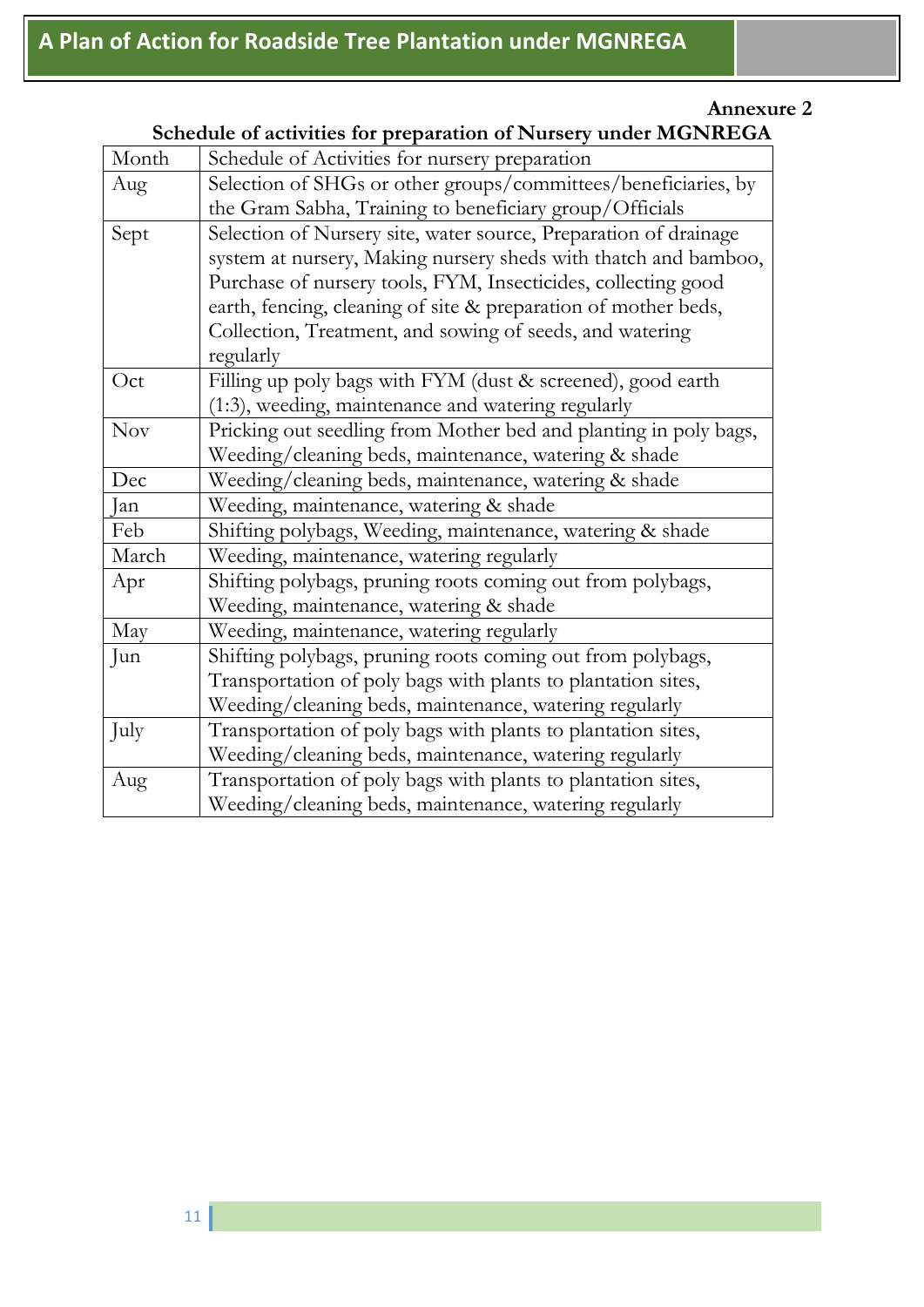| Year            | Month  | Schedule of Activities for Road side tree plantation        |
|-----------------|--------|-------------------------------------------------------------|
| $1st$ year      | Jan    | Surveying & clearing of the area, purchase of insecticides. |
|                 | Feb    | Digging of pits                                             |
|                 | March  | Digging of pits, Applying insecticides in the dug pit.      |
|                 |        | Procurement of eco-friendly locally available material for  |
|                 |        | fencing or live fencing or opting for social fencing.       |
|                 | April  | Purchase of Farm Yard Manure (FYM), Fertilizers             |
|                 | May    | Filling up of pits with FYM, and soil, Onsite training to   |
|                 |        | beneficiaries/Officials of MGNREGS on how to do             |
|                 |        | plantation.                                                 |
|                 | June   | Transportation of plants and planting of saplings and live  |
|                 |        | fencing, Watering, weeding and hoeing                       |
|                 | July   | Transportation of plants and planting of saplings and live  |
|                 |        | fencing, Watering, weeding and hoeing                       |
|                 | August | Transportation of plants and planting of saplings and live  |
|                 |        | fencing, Watering, maintenance                              |
|                 | Sept.  | Weeding, hoeing and watering 4 times                        |
|                 | Oct.   | Weeding, hoeing and watering 4 times                        |
|                 | Nov    | Weeding, hoeing and watering 4 times                        |
|                 | Dec    | Weeding, hoeing and maintenance                             |
| 2 <sup>nd</sup> | Jan    | Weeding, hoeing and maintenance                             |
| year            | Feb    | Weeding, hoeing and maintenance                             |
|                 | March  | Watering 4 times.                                           |
|                 | April  | Watering 6 times                                            |
|                 | May    | Watering 6 times                                            |
|                 | une    | Watering 6 times                                            |
|                 | July   | Casualty replacement (20% of the total plants), weeding,    |
|                 |        | <i>maintenance</i>                                          |
|                 | August | Casualty replacement (20% of the total plants), weeding,    |
|                 |        | maintenance.                                                |
|                 | Sept.  | Watering 2 times, maintenance                               |
|                 | Oct.   | Watering 2 times, maintenance                               |
|                 | Nov    | Watering 2 times, maintenance                               |
|                 | Dec    | Maintenance                                                 |
| $3^{rd}$        | an     | Maintenance                                                 |
| year            | Feb    | Maintenance                                                 |
|                 | March  | Watering 4 times, maintenance                               |
|                 | April  | Watering, maintenance                                       |
|                 | May    | Watering, maintenance                                       |
|                 | une    | Watering, maintenance                                       |
|                 | July   | Casualty replacement (10% of the total plants), watering,   |
|                 |        | maintenance                                                 |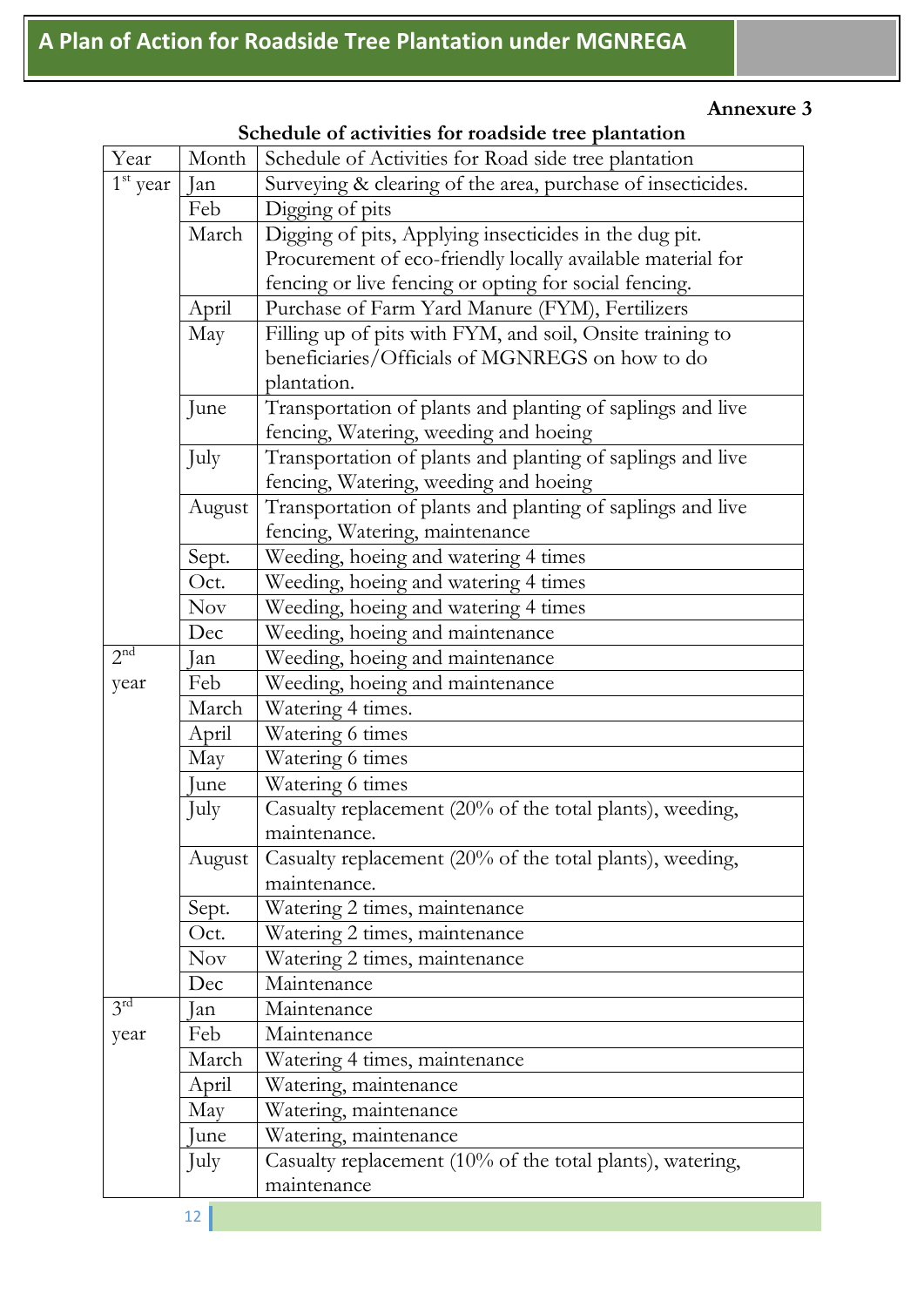|                 | August     | Casualty replacement (10% of the total plants), watering, |
|-----------------|------------|-----------------------------------------------------------|
|                 |            | maintenance                                               |
|                 | Sept.      | Watering, maintenance                                     |
|                 | Oct.       | Watering, maintenance                                     |
|                 | <b>Nov</b> | Watering, maintenance                                     |
|                 | Dec        | Watering, maintenance                                     |
| $4^{\text{th}}$ | Jan        | Watering, maintenance                                     |
| year            | Feb        | Watering, maintenance                                     |
|                 | March      | Watering, maintenance                                     |
| &               | April      | Watering, maintenance                                     |
|                 | May        | Watering, maintenance                                     |
| 5 <sup>th</sup> | June       | Watering, maintenance                                     |
| year            | July       | Watering, maintenance                                     |
|                 | August     | Watering, maintenance                                     |
|                 | Sept.      | Watering, maintenance                                     |
|                 | Oct.       | Watering, maintenance                                     |
|                 | <b>Nov</b> | Watering, maintenance                                     |
|                 | Dec        | Watering, maintenance                                     |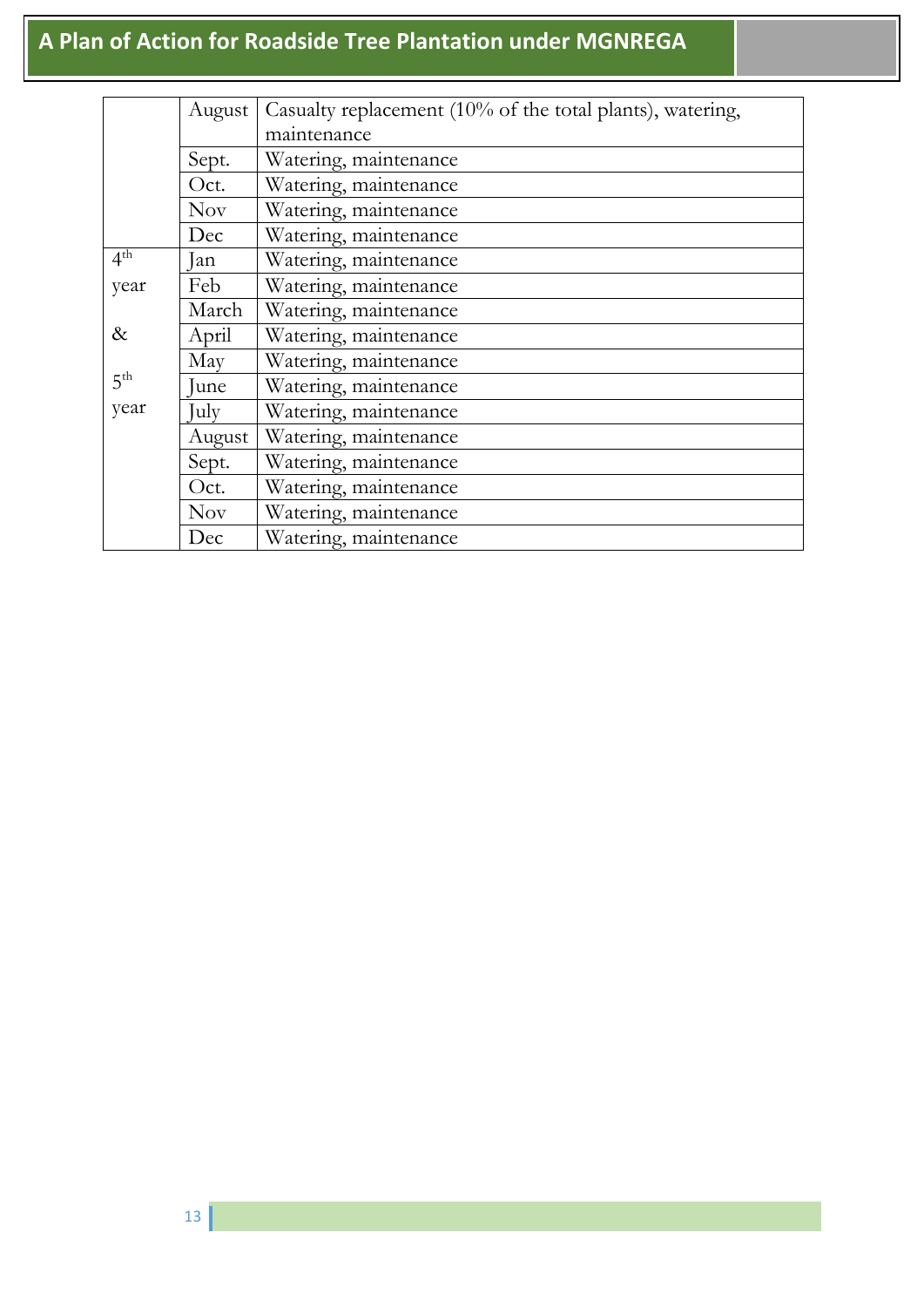|           |       |                                               | <b>Model Estimate for Road side Tree Plantation under MGNREGA</b> |            |
|-----------|-------|-----------------------------------------------|-------------------------------------------------------------------|------------|
|           |       | <b>Estimate for 200 plants for five years</b> |                                                                   |            |
| District: |       | <b>Block:</b>                                 | <b>Gram Panchayat:</b>                                            |            |
|           |       | (location) to                                 |                                                                   | (location) |
| Spacing   | m t X | mt.Length                                     | km.                                                               |            |

| N <sub>0</sub><br>days<br>${\bf A}$<br>Labour component<br>Year <sub>0</sub><br>1 km<br>$\mathbf{1}$<br>Survey and<br>$\mathbf{1}$<br>demarcation<br>$\overline{2}$<br>Site preparation by<br>10000 m2<br>16<br>cleaning, cutting<br>bushes, weeds and its<br>removal<br>Pit digging $(0.45 \text{m} \overline{\text{X}})$<br>200 pits<br>$\mathfrak{Z}$<br>25<br>0.45m X 0.30m<br>Year 1<br>5<br>Filling pits with<br>200 pits<br>$\overline{4}$<br>manure<br>5<br>5<br>Planting seedlings<br>200 plants<br>Maintenance<br>Payment based on live plant per<br>$15\text{/plant/}$<br>6<br>180000<br>month for 200 plants, for five<br>month<br>years = $(200X12X5)$ @ 15 per<br>plant<br>B<br>Rate (Rs)<br>Amount<br><b>Material component</b><br>Quantity<br>(Rs)<br>$\overline{7}$<br>Cost of Plant material<br>$200 + 40 + 20 = 260$<br>25 per<br>6500<br>plant<br>Cost of insecticides and Manure (jeevamrutha)<br>8<br>200X24 times<br>0.9<br>8.1<br>Ist year -once at an interval of 15<br>4320<br>$=4800$<br>days<br>200X12 times<br>8.2<br>2nd Year - once at an interval of 30<br>2160<br>0.9<br>$= 2400$<br>days<br>3rd Year - once at an interval of 30<br>200X12 times<br>0.9<br>8.3<br>2160<br>$= 2400$<br>days<br>4th Year - once at an interval of 30<br>0.9<br>8.4<br>$200X12$ times<br>2160 | S. | Description of work | Unit | No of Person |  |
|--------------------------------------------------------------------------------------------------------------------------------------------------------------------------------------------------------------------------------------------------------------------------------------------------------------------------------------------------------------------------------------------------------------------------------------------------------------------------------------------------------------------------------------------------------------------------------------------------------------------------------------------------------------------------------------------------------------------------------------------------------------------------------------------------------------------------------------------------------------------------------------------------------------------------------------------------------------------------------------------------------------------------------------------------------------------------------------------------------------------------------------------------------------------------------------------------------------------------------------------------------------------------------------------------------------|----|---------------------|------|--------------|--|
|                                                                                                                                                                                                                                                                                                                                                                                                                                                                                                                                                                                                                                                                                                                                                                                                                                                                                                                                                                                                                                                                                                                                                                                                                                                                                                              |    |                     |      |              |  |
|                                                                                                                                                                                                                                                                                                                                                                                                                                                                                                                                                                                                                                                                                                                                                                                                                                                                                                                                                                                                                                                                                                                                                                                                                                                                                                              |    |                     |      |              |  |
|                                                                                                                                                                                                                                                                                                                                                                                                                                                                                                                                                                                                                                                                                                                                                                                                                                                                                                                                                                                                                                                                                                                                                                                                                                                                                                              |    |                     |      |              |  |
|                                                                                                                                                                                                                                                                                                                                                                                                                                                                                                                                                                                                                                                                                                                                                                                                                                                                                                                                                                                                                                                                                                                                                                                                                                                                                                              |    |                     |      |              |  |
|                                                                                                                                                                                                                                                                                                                                                                                                                                                                                                                                                                                                                                                                                                                                                                                                                                                                                                                                                                                                                                                                                                                                                                                                                                                                                                              |    |                     |      |              |  |
|                                                                                                                                                                                                                                                                                                                                                                                                                                                                                                                                                                                                                                                                                                                                                                                                                                                                                                                                                                                                                                                                                                                                                                                                                                                                                                              |    |                     |      |              |  |
|                                                                                                                                                                                                                                                                                                                                                                                                                                                                                                                                                                                                                                                                                                                                                                                                                                                                                                                                                                                                                                                                                                                                                                                                                                                                                                              |    |                     |      |              |  |
|                                                                                                                                                                                                                                                                                                                                                                                                                                                                                                                                                                                                                                                                                                                                                                                                                                                                                                                                                                                                                                                                                                                                                                                                                                                                                                              |    |                     |      |              |  |
|                                                                                                                                                                                                                                                                                                                                                                                                                                                                                                                                                                                                                                                                                                                                                                                                                                                                                                                                                                                                                                                                                                                                                                                                                                                                                                              |    |                     |      |              |  |
|                                                                                                                                                                                                                                                                                                                                                                                                                                                                                                                                                                                                                                                                                                                                                                                                                                                                                                                                                                                                                                                                                                                                                                                                                                                                                                              |    |                     |      |              |  |
|                                                                                                                                                                                                                                                                                                                                                                                                                                                                                                                                                                                                                                                                                                                                                                                                                                                                                                                                                                                                                                                                                                                                                                                                                                                                                                              |    |                     |      |              |  |
|                                                                                                                                                                                                                                                                                                                                                                                                                                                                                                                                                                                                                                                                                                                                                                                                                                                                                                                                                                                                                                                                                                                                                                                                                                                                                                              |    |                     |      |              |  |
|                                                                                                                                                                                                                                                                                                                                                                                                                                                                                                                                                                                                                                                                                                                                                                                                                                                                                                                                                                                                                                                                                                                                                                                                                                                                                                              |    |                     |      |              |  |
|                                                                                                                                                                                                                                                                                                                                                                                                                                                                                                                                                                                                                                                                                                                                                                                                                                                                                                                                                                                                                                                                                                                                                                                                                                                                                                              |    |                     |      |              |  |
|                                                                                                                                                                                                                                                                                                                                                                                                                                                                                                                                                                                                                                                                                                                                                                                                                                                                                                                                                                                                                                                                                                                                                                                                                                                                                                              |    |                     |      |              |  |
|                                                                                                                                                                                                                                                                                                                                                                                                                                                                                                                                                                                                                                                                                                                                                                                                                                                                                                                                                                                                                                                                                                                                                                                                                                                                                                              |    |                     |      |              |  |
|                                                                                                                                                                                                                                                                                                                                                                                                                                                                                                                                                                                                                                                                                                                                                                                                                                                                                                                                                                                                                                                                                                                                                                                                                                                                                                              |    |                     |      |              |  |
|                                                                                                                                                                                                                                                                                                                                                                                                                                                                                                                                                                                                                                                                                                                                                                                                                                                                                                                                                                                                                                                                                                                                                                                                                                                                                                              |    |                     |      |              |  |
|                                                                                                                                                                                                                                                                                                                                                                                                                                                                                                                                                                                                                                                                                                                                                                                                                                                                                                                                                                                                                                                                                                                                                                                                                                                                                                              |    |                     |      |              |  |
|                                                                                                                                                                                                                                                                                                                                                                                                                                                                                                                                                                                                                                                                                                                                                                                                                                                                                                                                                                                                                                                                                                                                                                                                                                                                                                              |    |                     |      |              |  |
|                                                                                                                                                                                                                                                                                                                                                                                                                                                                                                                                                                                                                                                                                                                                                                                                                                                                                                                                                                                                                                                                                                                                                                                                                                                                                                              |    |                     |      |              |  |
|                                                                                                                                                                                                                                                                                                                                                                                                                                                                                                                                                                                                                                                                                                                                                                                                                                                                                                                                                                                                                                                                                                                                                                                                                                                                                                              |    |                     |      |              |  |
|                                                                                                                                                                                                                                                                                                                                                                                                                                                                                                                                                                                                                                                                                                                                                                                                                                                                                                                                                                                                                                                                                                                                                                                                                                                                                                              |    |                     |      |              |  |
|                                                                                                                                                                                                                                                                                                                                                                                                                                                                                                                                                                                                                                                                                                                                                                                                                                                                                                                                                                                                                                                                                                                                                                                                                                                                                                              |    |                     |      |              |  |
|                                                                                                                                                                                                                                                                                                                                                                                                                                                                                                                                                                                                                                                                                                                                                                                                                                                                                                                                                                                                                                                                                                                                                                                                                                                                                                              |    |                     |      |              |  |
|                                                                                                                                                                                                                                                                                                                                                                                                                                                                                                                                                                                                                                                                                                                                                                                                                                                                                                                                                                                                                                                                                                                                                                                                                                                                                                              |    |                     |      |              |  |
|                                                                                                                                                                                                                                                                                                                                                                                                                                                                                                                                                                                                                                                                                                                                                                                                                                                                                                                                                                                                                                                                                                                                                                                                                                                                                                              |    |                     |      |              |  |
|                                                                                                                                                                                                                                                                                                                                                                                                                                                                                                                                                                                                                                                                                                                                                                                                                                                                                                                                                                                                                                                                                                                                                                                                                                                                                                              |    |                     |      |              |  |
| $= 2400$                                                                                                                                                                                                                                                                                                                                                                                                                                                                                                                                                                                                                                                                                                                                                                                                                                                                                                                                                                                                                                                                                                                                                                                                                                                                                                     |    |                     |      |              |  |
| days<br>5th Year - once at an interval of 30<br>8.5<br>200X12 times<br>0.9<br>2160                                                                                                                                                                                                                                                                                                                                                                                                                                                                                                                                                                                                                                                                                                                                                                                                                                                                                                                                                                                                                                                                                                                                                                                                                           |    |                     |      |              |  |
| $= 2400$<br>days                                                                                                                                                                                                                                                                                                                                                                                                                                                                                                                                                                                                                                                                                                                                                                                                                                                                                                                                                                                                                                                                                                                                                                                                                                                                                             |    |                     |      |              |  |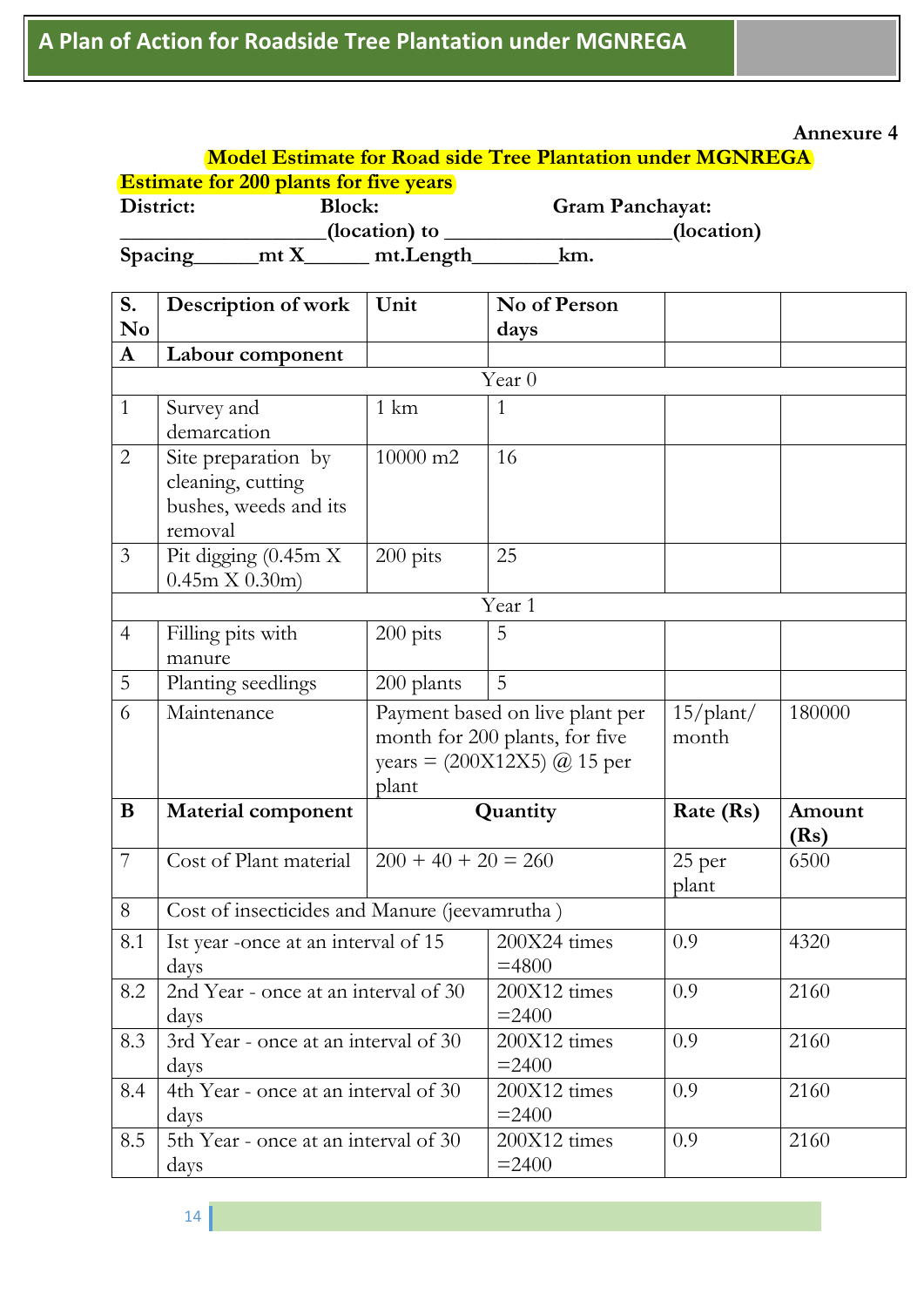| 9  | Cost of a water      | One trolley                        | 5000 | 5000   |
|----|----------------------|------------------------------------|------|--------|
|    | carrying trolley     |                                    |      |        |
| 10 | Cost of mud pots for | 1 pot per plant $= 260$            | 50   | 13000  |
|    | irrigation           |                                    |      |        |
| 11 | Fencing (tree guard) | using Bamboo poles or other        | 350  | 70000  |
|    |                      | locally available material for 200 |      |        |
|    |                      | plants                             |      |        |
| 12 | $2\%$ contingency of |                                    |      | 5837   |
|    | Total cost           |                                    |      |        |
|    |                      | Total                              |      | 297671 |

**\*162 is the current unskilled wage rate of Bihar, may vary from State to State Pit Size and spacing will depend on the plant species.** 

Labour component cost will be met from MGNREGA and Material component cost **from NHAI (L:M=63:37)**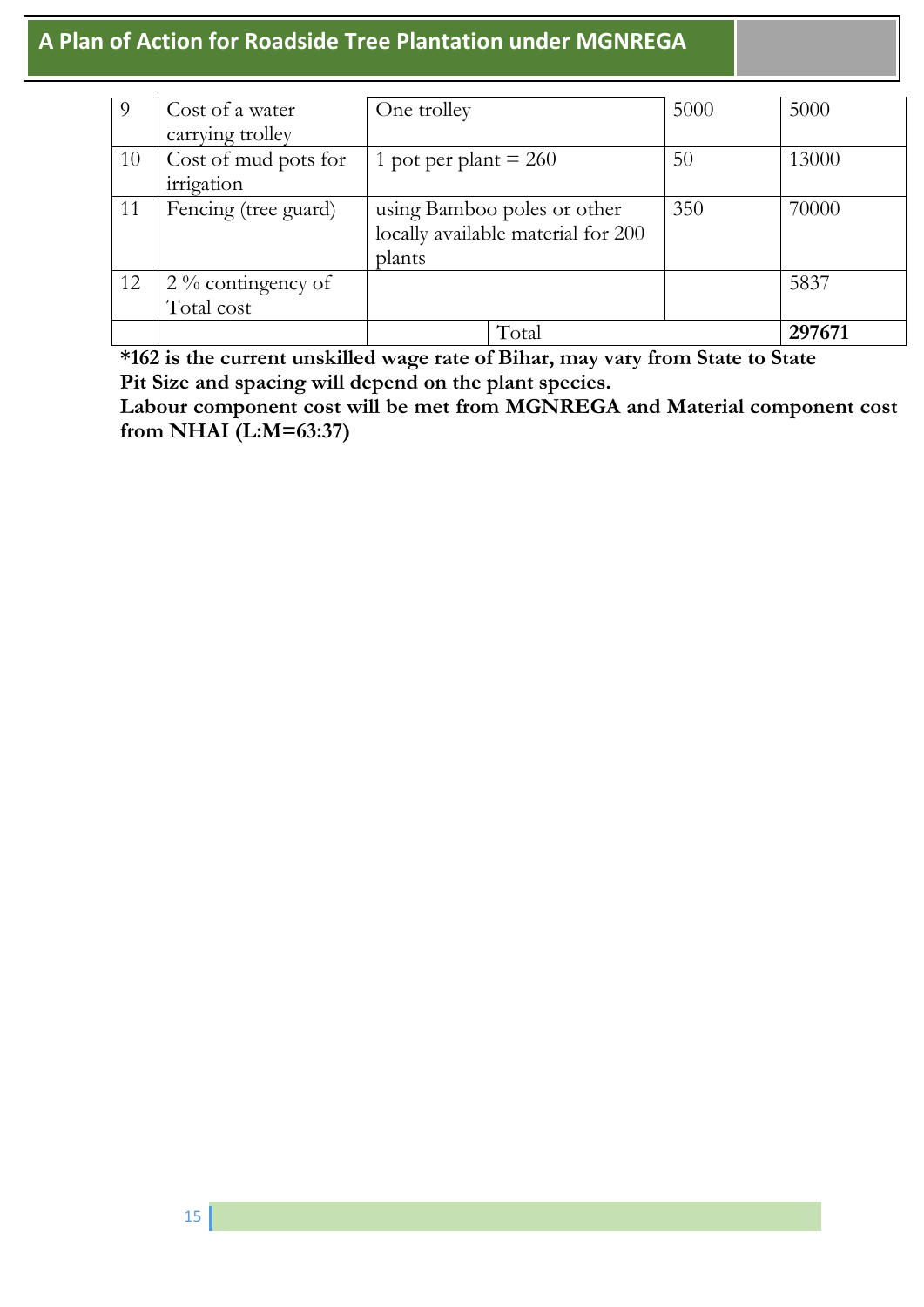| Plan of action for roadside tree plantationfor the year 2015-16 |  |
|-----------------------------------------------------------------|--|
|-----------------------------------------------------------------|--|

| S.N<br>$\mathbf 0$ | <b>Description of Activities</b>                                                                                                                                                                                                                                                                                                                                                                         | Month       | <b>Agency Responsible</b>                      |
|--------------------|----------------------------------------------------------------------------------------------------------------------------------------------------------------------------------------------------------------------------------------------------------------------------------------------------------------------------------------------------------------------------------------------------------|-------------|------------------------------------------------|
| $\mathbf{1}$       | Identification of PMGSY roads GP<br>wise                                                                                                                                                                                                                                                                                                                                                                 | Aug 14      | PMGSY-GP/BP/ZP, RD                             |
| $\overline{2}$     | Identification of beneficiaries and<br>Allocation of stretches of PMGSY<br>roads, Training to beneficiaries/<br>Officials, selection of species                                                                                                                                                                                                                                                          | Aug $14$    | RD, GP, BP, ZP, Forest<br>Dept., PMGSY,        |
| $\mathfrak{Z}$     | Nursery preparation by Beneficiary<br>groups:Selection of Nursery site,<br>water source, Preparation of drainage<br>system at nursery, Making nursery<br>sheds with thatch and bamboo,<br>Purchase of nursery tools, FYM,<br>Insecticides, collecting good earth,<br>fencing, cleaning of site &<br>preparation of mother beds,<br>Collection, Treatment, and sowing of<br>seeds, and watering regularly | Sept 14     | Selected<br>SHGs/beneficiaries/RD/G<br>P/BP    |
| $\overline{4}$     | Filling up poly bags with FYM (dust<br>& screened), good earth (1:3),<br>weeding, maintenance and watering<br>regularly                                                                                                                                                                                                                                                                                  | Oct 14      | Selected<br>SHGs/beneficiaries/RD/G<br>P/BP    |
| 5                  | Pricking out seedling from Mother<br>bed and planting in poly bags,<br>Weeding/cleaning beds, maintenance,<br>watering & shade                                                                                                                                                                                                                                                                           | Nov $14$    | Selected<br>SHGs/beneficiaries/RD/G<br>P/BP    |
| 6                  | Weeding/cleaning beds, maintenance,<br>watering & shade                                                                                                                                                                                                                                                                                                                                                  | Dec 14      | Selected<br>SHGs/beneficiaries/RD/G<br>P/BP    |
| $\overline{7}$     | A. Weeding, maintenance, watering &<br>shade<br>B. Plantation site-Surveying &<br>clearing of the area, purchase of<br>insecticides.                                                                                                                                                                                                                                                                     | Jan $15$    | Selected<br>SHGs/beneficiaries/RD/G<br>P/BP/ZP |
| 8                  | A. Shifting polybags, Weeding,<br>maintenance, watering & shade<br>B. Digging of pits                                                                                                                                                                                                                                                                                                                    | Feb 15      | Selected<br>SHGs/beneficiaries/RD/G<br>P/BP    |
| 9                  | A. Weeding, maintenance, watering<br>regularly<br>B. Digging of pits, Applying                                                                                                                                                                                                                                                                                                                           | March<br>15 | Selected<br>SHGs/beneficiaries/RD/G<br>P/BP    |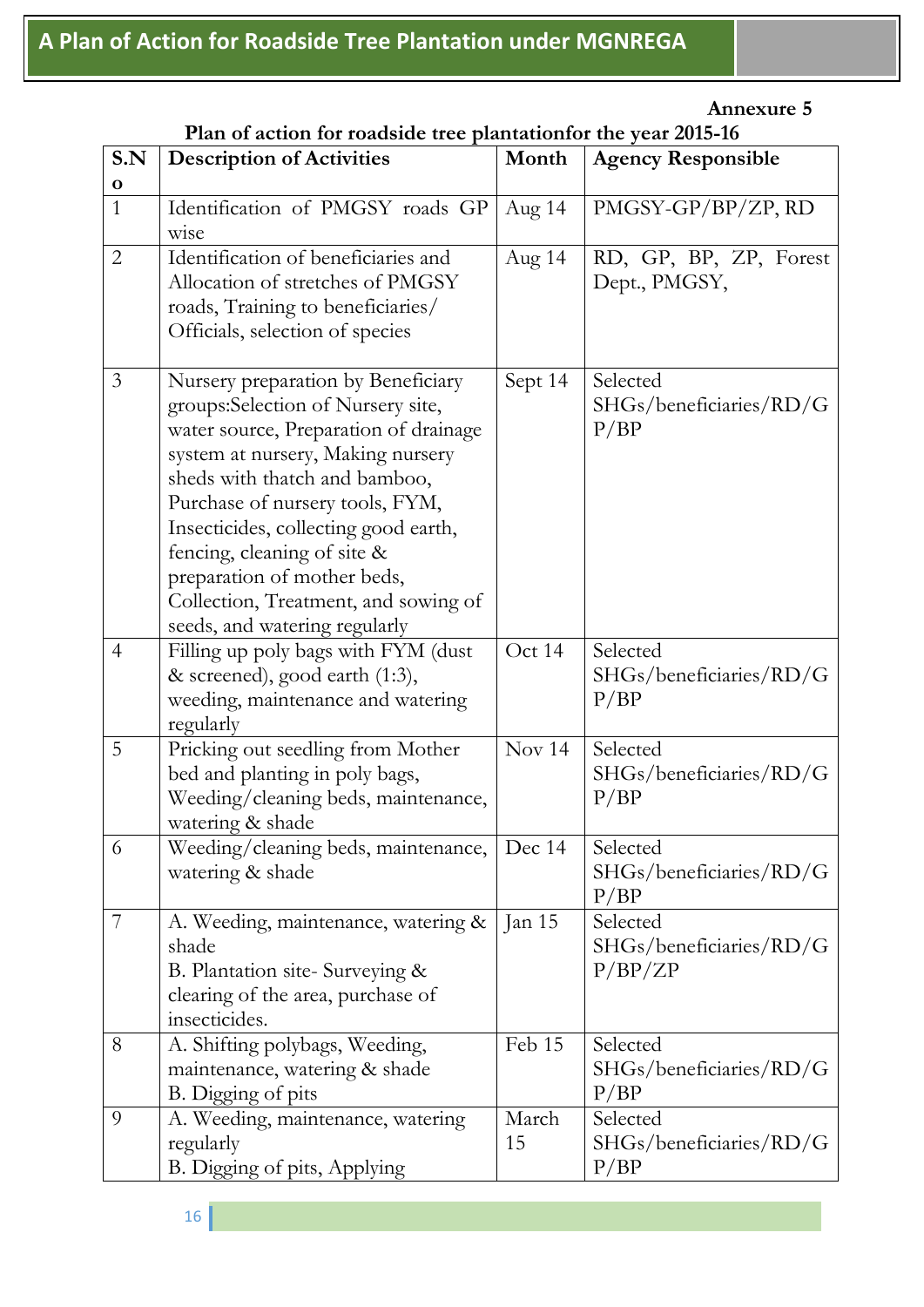|    | insecticides in the dug pit.           |          |                         |
|----|----------------------------------------|----------|-------------------------|
|    | Procurement of eco-friendly locally    |          |                         |
|    | available material for fencing or live |          |                         |
|    | fencing or opting for social fencing.  |          |                         |
| 10 | A. Shifting polybags, pruning roots    | April 15 | Selected                |
|    | coming out from polybags, Weeding,     |          | SHGs/beneficiaries/RD/G |
|    | maintenance, watering & shade          |          | P/BP                    |
|    | B.Purchase of Farm Yard Manure         |          |                         |
|    | (FYM), Fertilizers                     |          |                         |
| 11 | A. Weeding, maintenance, watering      | May 15   | Selected                |
|    | regularly                              |          | SHGs/beneficiaries/RD/G |
|    | B. Filling up of pits with FYM, and    |          | P/BP                    |
|    | soil, Onsite training to               |          |                         |
|    | beneficiaries/Officials of             |          |                         |
|    | MGNREGS on how to do                   |          |                         |
|    | plantation.                            |          |                         |
| 12 | A. Shifting polybags, pruning roots    | June15   | Selected                |
|    | coming out from polybags,              |          | SHGs/beneficiaries/RD/G |
|    | Transportation of poly bags with       |          | P/BP, Forest Dept.      |
|    | plants to plantation sites,            |          |                         |
|    | Weeding/cleaning beds, maintenance,    |          |                         |
|    | watering regularly                     |          |                         |
|    | B. Transportation of plants and        |          |                         |
|    | planting of saplings and live fencing, |          |                         |
|    | Watering, weeding and hoeing           |          |                         |
| 13 | A. Transportation of poly bags with    | July 15  | Selected                |
|    | plants to plantation sites,            |          | SHGs/beneficiaries/RD/G |
|    | Weeding/cleaning beds, maintenance,    |          | $P/BP$ , Forest Dept.   |
|    | watering regularly                     |          |                         |
|    | B.Transportation of plants and         |          |                         |
|    | planting of saplings and live fencing, |          |                         |
|    | Watering, weeding and hoeing           |          |                         |
| 14 | A. Transportation of poly bags with    | Aug 15   | Selected                |
|    | plants to plantation sites,            |          | SHGs/beneficiaries/RD/G |
|    | Weeding/cleaning beds, maintenance,    |          | P/BP, Forest Dept.      |
|    | watering regularly                     |          |                         |
|    | B.Transportation of plants and         |          |                         |
|    | planting of saplings and live fencing, |          |                         |
|    | Watering, weeding and hoeing           |          |                         |
| 15 | B. Weeding, hoeing and watering 4      | Sept. 15 | Selected                |
|    | times                                  |          | SHGs/beneficiaries/RD/G |
|    |                                        |          | P/BP                    |
| 16 | B. Weeding, hoeing and watering 4      | Oct. 15  | Selected                |
|    | times                                  |          | SHGs/beneficiaries/RD/G |